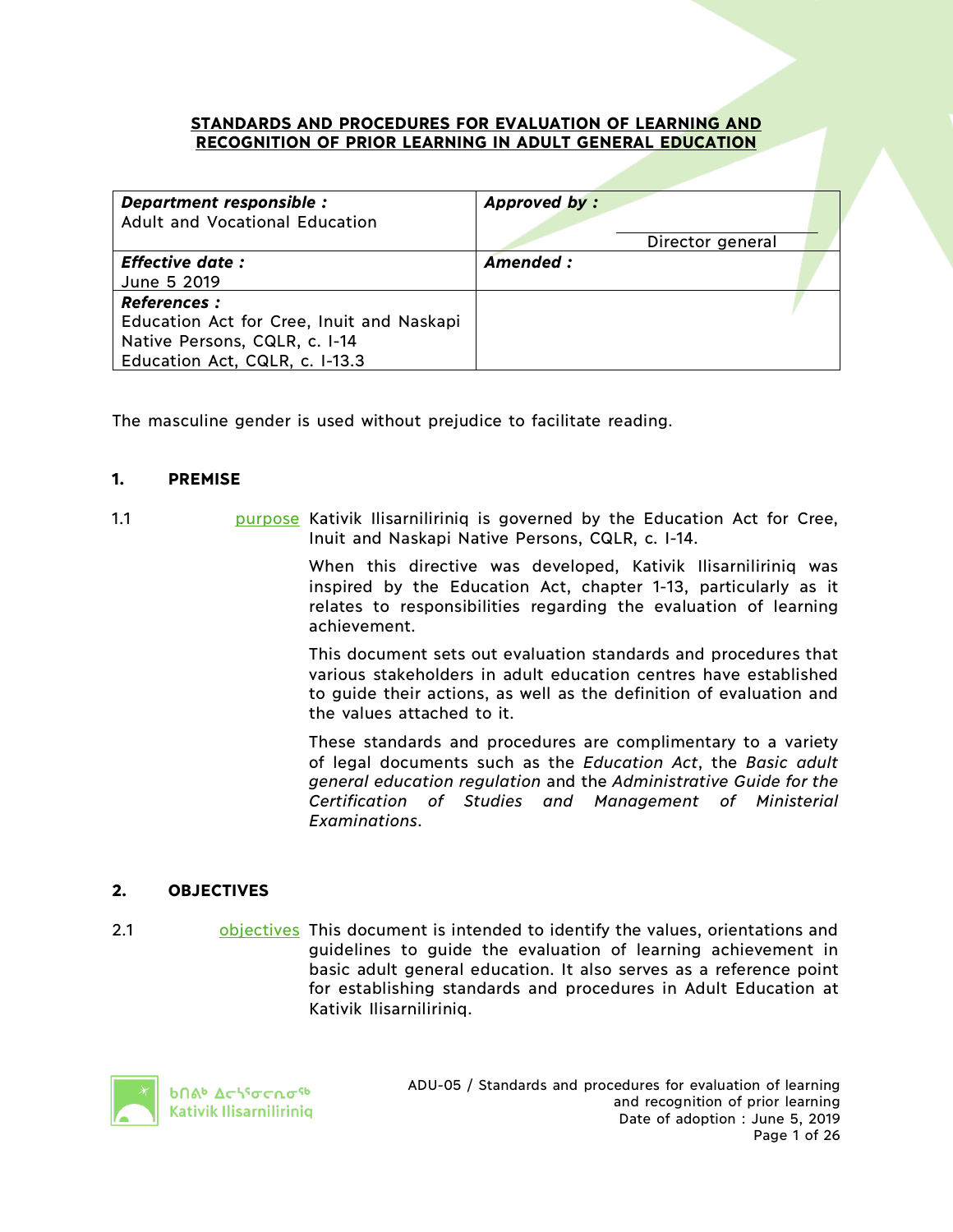# **3. FOUNDATION**

- 3.1 foundation *The Education Act for Cree, Inuit and Naskapi Native Persons,*  CQLR, c. I-14;
	- *Education Act, CQLR, c. I-13.3*;
	- Basic adult general education regulation;
	- Administrative Guide for the Certification of Studies and Management of Ministerial Examinations General Education, Youth Sector, General Education Adult Sector, Vocational Training, 2009 edition;
	- Adult General Education, Instruction of the current year;
	- Politique d'évaluation des apprentissages, formation générale, formation générale des adultes, formation professionnelle, édition 2003;
	- Government Policy on Adult Education and Continuing Education and Training;
	- 2003 edition; Kativik Ilisarniliriniq teachers and professionals collective Agreements;
	- MEES, adult general education programs in effect, examination-related definitions, evaluation- related definitions and all evaluation of learning standards;
	- Kativik Ilisarniliriniq Strategic Plan.

## **4. SCOPE**

- 4.1 purpose The standards and procedures herein apply to all stakeholders and Kativik Ilisarniliriniq Basic Adult General Education students.
- 4.2 application The functions, powers, rights, obligations and responsibilities of each of these stakeholders are those set out in Appendices 1 to 5. In case of dispute or omission, legal and regulatory provisions remain the key point of reference.

# **5. VALUES**

Values are of vital importance in Nunavik's educational system, which strives to provide equal opportunities and to ensure success for all students. These values are an essential foundation for the practices of all those involved in the evaluation of learning to ensure quality evaluation.

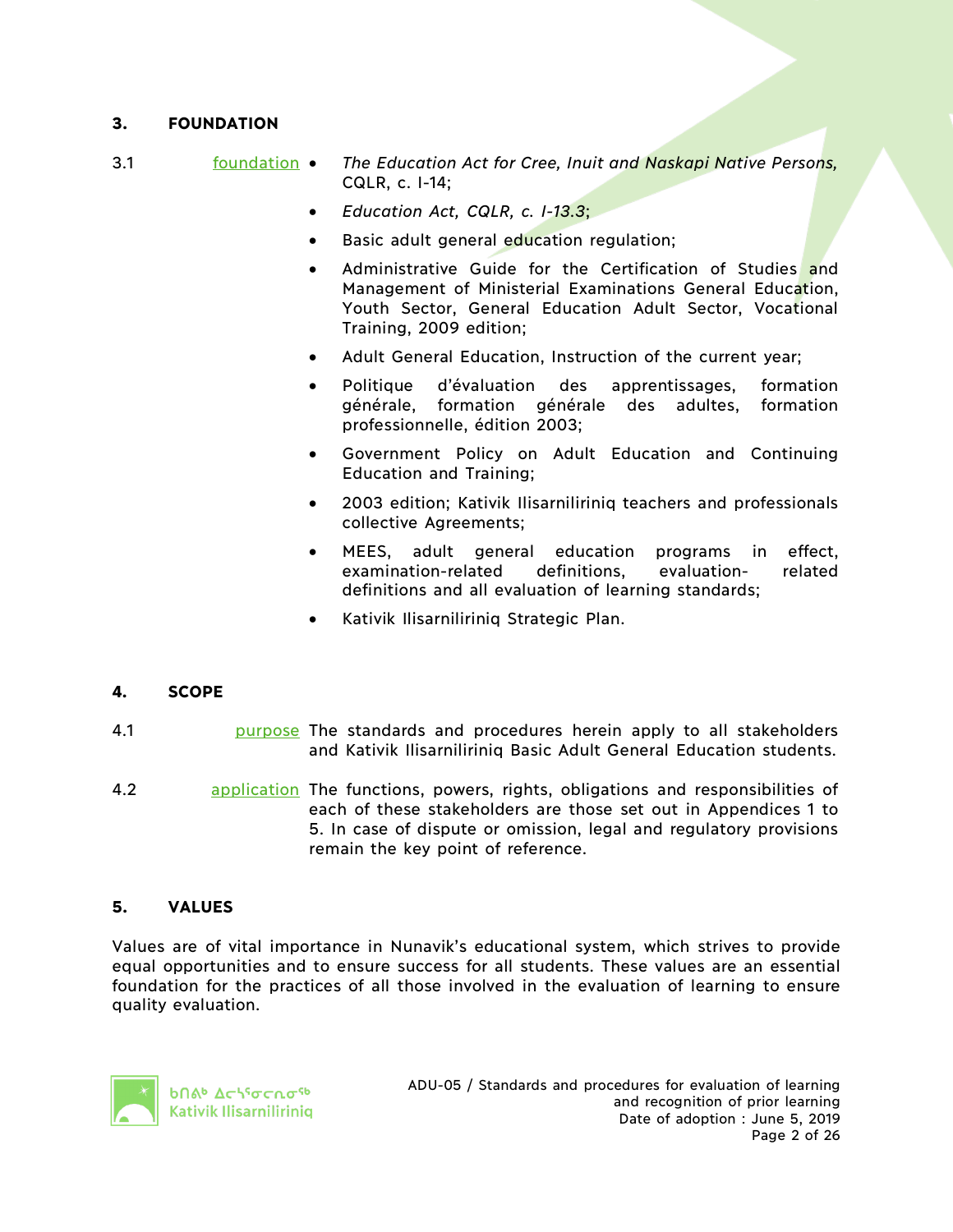- 5.1 values This policy is based on values of justice, equality, equity, coherence, rigour and openness as defined in Chapter 2 of the Policy on the Evaluation of Learning: General Education in the youth Sector, General Education in the Adult Sector, Vocational Training.
- 5.2 evaluation of Evaluation of learning must serve the educational success and learning personal development of students without diminishing the requirements needed to achieve the objectives or competencies of education programs.
- 5.3 quality of spoken Concern for the quality of spoken and written language must be and written demonstrated by all personnel in evaluation practices and in language everyday dealings with students.

## **6. THE ORIENTATIONS OF EVALUATION**

- 6.1 orientations The Policy on the Evaluation of Learning: General Education in the youth Sector, General Education in the Adult Sector, Vocational Training provides ten orientations intended to guide evaluation practices. These orientations are:
	- 1) Evaluation in the course of learning must be an integral component of all aspects of the learning process.
	- 2) Evaluation of learning must be based on the teacher's professional judgment.
	- 3) Evaluation of learning must respect differences.
	- 4) Evaluation of learning must be carried out in conformity with the education programs and programs of study.
	- 5) Evaluation in the course of learning must allow the student to play an active role in evaluation activities, thereby increasing the student's accountability.
	- 6) Evaluation of learning must involve the collaboration of all stakeholders, while taking into account their respective responsibilities.
	- 7) Evaluation of learning must reflect the ethical standards shared by the various stakeholders.
	- 8) Evaluation of learning must contribute to improving the student's quality of spoken and written language.



**b**በል<sup>b</sup> Δς<sup>6</sup>σς λο<sup>ς</sup> Kativik Ilisarniliriniq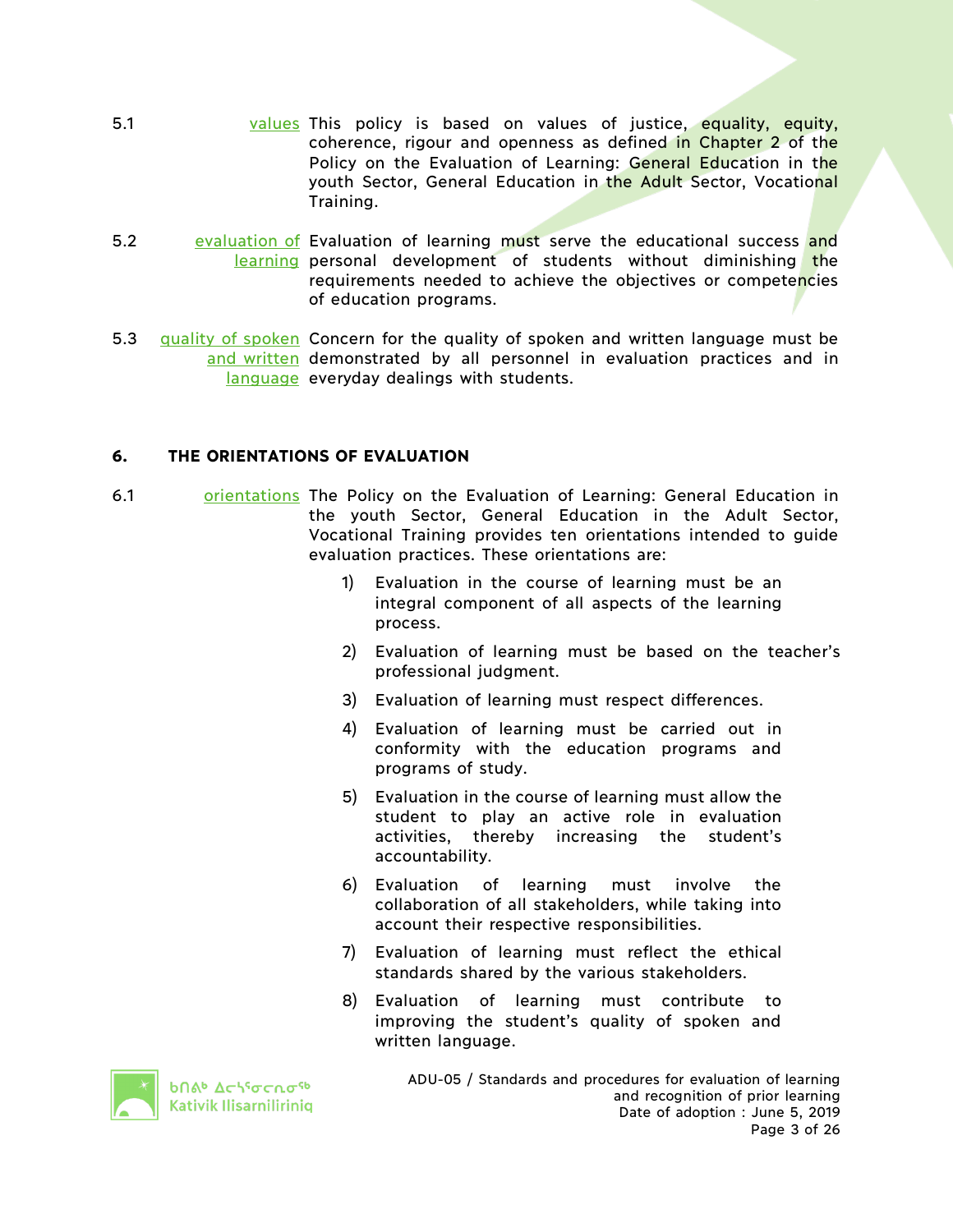- 9) Evaluation for certification purposes must render account of the acquisition of competencies and thus uphold the value that society accords to official certification documents.
- 10) Recognition of prior learning must allow for the recognition of an individual's competencies regardless of the conditions under which the learning was acquired.

## **7. GENERAL PRINCIPLES**

- 7.1 **in Common In Common Core Basic Education, competency is defined as the** core basic capacity to act, to succeed, and to progress, based on the education mobilization and effective use of an integrated set of resources to handle a class of real-life situations. Competencies are a reference point for teaching and learning, evaluation for learning, certification of studies and recognition of prior learning and competencies.
- 7.2 **in other In other programs, terminal and intermediate objectives are** programs reference points for teaching and learning, evaluation for learning, certification of studies and recognition of prior learning and competencies.
- 7.3 **Exaluation Evaluation is the process whereby a judgment is made on a** student's learning on the basis of information gathered, analyzed and interpreted, for the purpose of making pedagogical and administrative decisions. Steps in the assessment process include planning, data collection (measurement) and interpretation, and decision/action. The evaluation of learning achievement takes place throughout the training process, be it before learning achievement for diagnostic purposes, during learning achievement for progress and control and after learning achievement for the certification of studies.

# **8. EVALUATION TO SUPPORT LEARNING**

- 8.1 evaluation Evaluation to support learning must be planned and documented.
	- to support learning 1) Evaluation to support learning is integrated into course planning and, teaching and learning activities. Formal instruments must be used to demonstrate the progress of learning acquired and the level of achievement of objectives or competencies. Teachers are responsible for choosing or developing these instruments.



**b**በል<sup>b</sup> Δς\<sup>ς</sup>σς ωσ<sup>ς b</sup> Kativik Ilisarniliriniq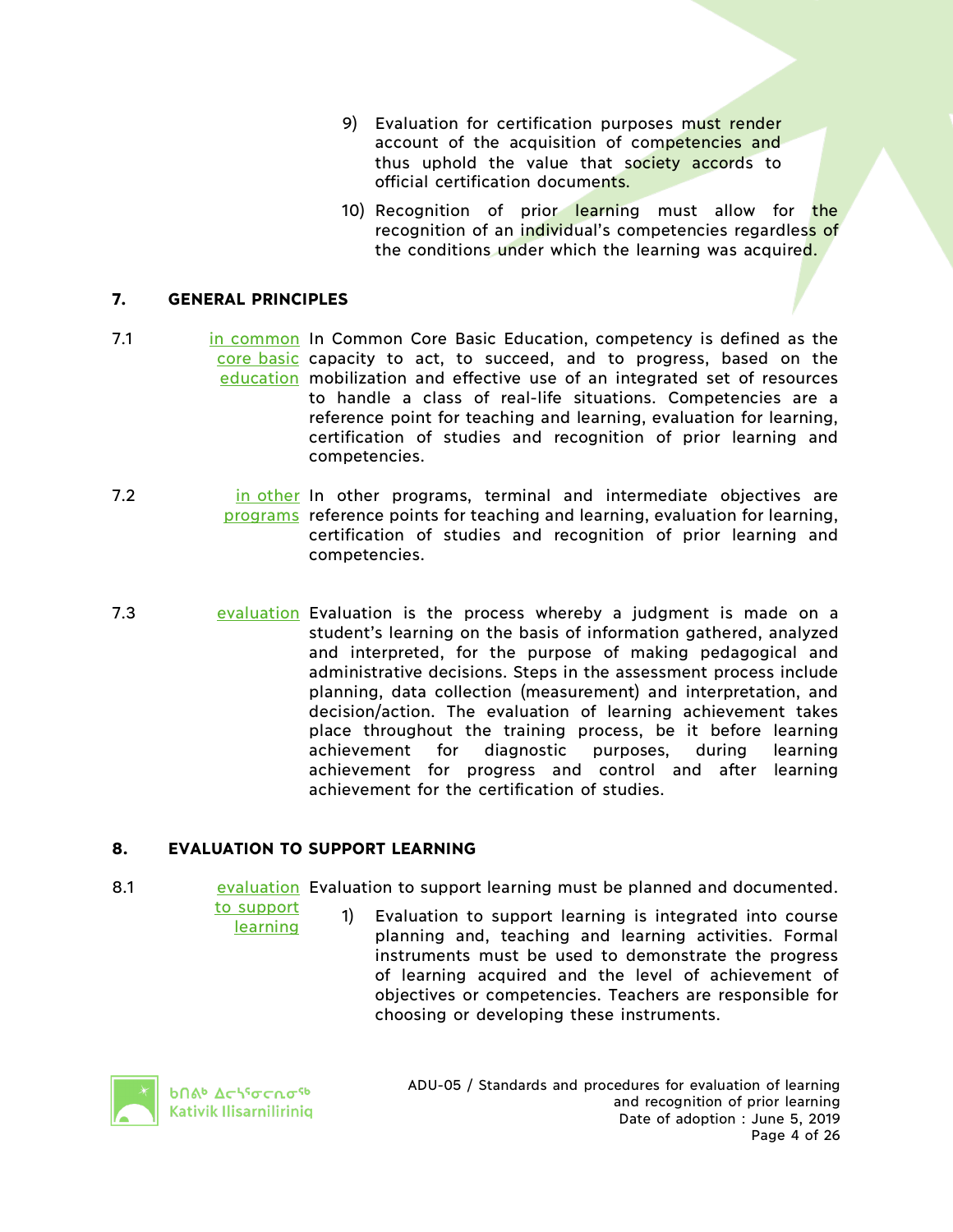- 2) Evaluation to support learning must comply with the education programs.
- 3) Teachers are responsible for information gathering and interpretation. Teachers use evaluation tools to obtain sufficient and relevant information on the achievement of objectives or the development of competencies.
- 4) Evaluation to support learning must focus on the course content and not on the content of the examination for certification.
- 8.2 **Exaluation Evaluation to support learning results must be provided to the** to support student and are used as a reference for student enrolment in learning results certification examinations.
	- 1) The sole purpose of evaluation to support learning is to situate the student in relation to his/her intended educational path to determine the relevance of conducting upgrading activities or making adjustments to planned teaching and learning activities. The results of an evaluation to support learning do not contribute to the certification of studies; the same applies for the results of diagnostic tests and placement tests.

# **9. CERTIFICATION OF STUDIES – RECOGNITION OF ACQUIRED COMPETENCIES**

- 9.1 **recognition According to the Government Policy on Adult Education and** of acquired *Continuing Education and Training,* individuals have a right to the competencies formal recognition of prior learning and competencies insofar as they are able to provide evidence that they possess them.
	- 1) The scholastic and experiential learning of a person enrolled in an adult education centre are recognized according to the rules established by the MEES.
	- 2) Any person who enrolls in general education for adults will receive recognition of prior learning. In order to obtain formal recognition of prior learning, the student must provide a transcript or report card attesting that the subjects were successfully completed. If no documentation is available to demonstrate prior learning, only the diagnostic testing results will be considered. Secondary 4 and 5 evaluation examinations must be certified.



**b**በል<sup>b</sup> Δς\<sup>ς</sup>σς ωσ<sup>ς b</sup> Kativik Ilisarniliriniq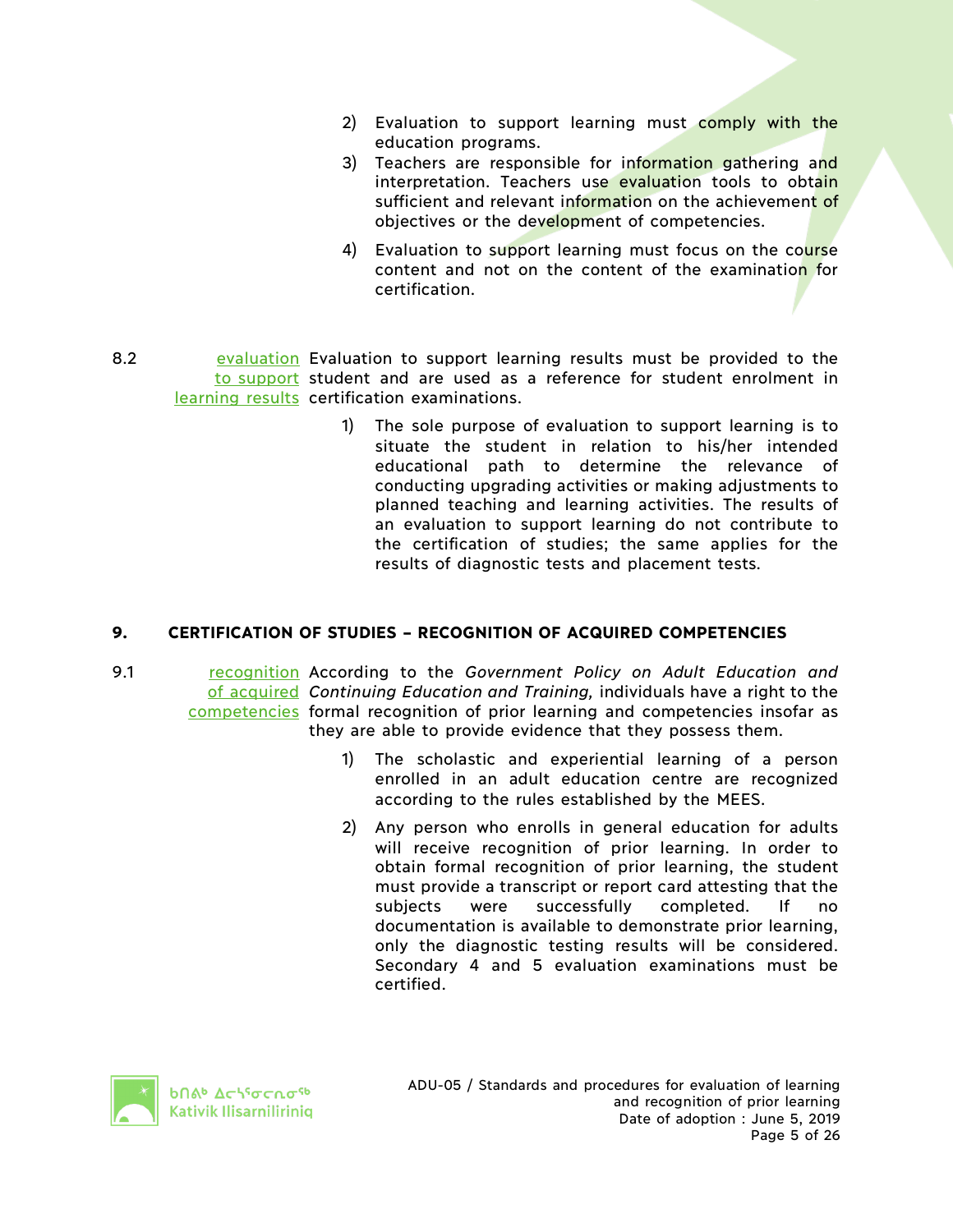- 3) A student who has already obtained certification for a course given in the youth sector does not have to be certified again in the adult sector. Upgrading should be considered rather than having the student complete evaluation examinations.
- 4) As detailed in the Policy on the Evaluation of Learning, "recognition of prior learning must allow for the recognition of an individual's competencies regardless of the conditions under which the learning was acquired" (10th orientation).
- 9.2 **Exaluation Evaluation procedures for making a judgment on mastery of** procedures objectives or competency acquisition must be known to the student.
	- 1) The teacher and, on occasion, other stakeholders must ensure that the student is aware of the rules and local procedures for taking certification examinations and of the retake policy.
	- 2) The teacher informs the student at the beginning of a course, what is expected from learning and assessment opportunities (evaluation criteria and requirements).
- 9.3 Scholastic For the purpose of certification of studies, scholastic learning is learning evaluation evaluated solely by means of certification examinations.

for the purpose of certification of studies

- 1) Evaluation of learning for the purpose of certification of studies may take place once the student has completed the course or before, if the teacher feels that the objectives have been met or the competency has been acquired. The teacher must be able to verify the student has met the objectives or acquired the competencies for the successful completion of a course.
- 2) Each course in a program must be evaluated and examination results are expressed in dichotomous form (Pass/Fail) or as a percentage, according to the MEES standards in effect.
- 3) Examinations used for certification are those imposed by the Minister and examinations from the Banque d'instruments de mesure BIM-FGA. In other cases, teachers must develop locally prepared examinations in accordance with the definition of the examination domain or evaluation domain. The validation of these examinations must be carried out by the academic advisor for the subject matter and the person responsible for certification.



**b**በል<sup>b</sup>  $\Delta$ ch<sup>s</sup>σcnσ<sup>sb</sup> Kativik Ilisarniliriniq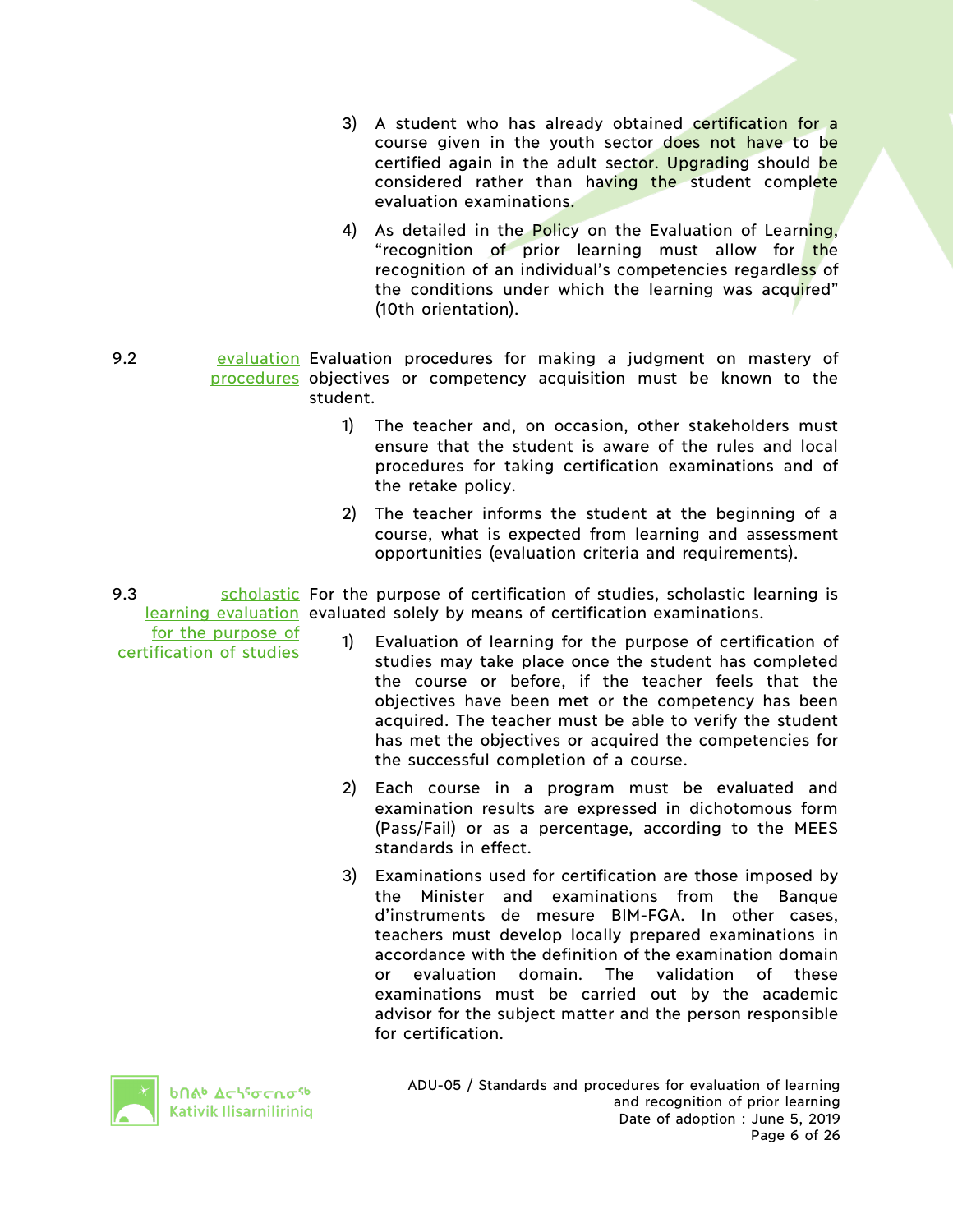Teachers can also make changes to an examination (with the exception of those imposed by the Minister), but these changes must be validated by the academic advisor for the subject matter and the person responsible for certification before the exam is taken by the student. Locally prepared examinations must be submitted for validation at least 30 business days before the examination is scheduled to be taken.

- 4) Ministerial examination imposed by the MEES are prescribed and must be used when available. In case of error or major issues, the teacher or academic advisor must advise the person responsible for certification who will ensure a follow up with the MEES.
- 5) The Feedback Questionnaire for an erroneous examination from the Banque d'instruments de mesure BIM-FGA must be completed by the teacher at: https://bimenligne.qc.ca/en/fga/retroaction/nouveau

Select from the menu on the left the Feedback Questionnaire for examination or evaluation.

- 6) The examination for the purpose of certification used to retake an examination must meet the same requirements as the first certification examination and be a different version.
- 9.4 **measures Measures adapting the conditions for administering ministerial** adapting examinations.
	- 1) Adaptation measures are set out in Chapter 5 of the Certification of Studies and Management of Ministerial Examinations General Education, Youth Sector; General Education, Adult Sector; Vocational Training and in Info/Sanction disseminated by the MEES.
	- 2) Before implementing support measures for the Secondary School Equivalency Tests (SSET), the academic advisor of the subject matter in collaboration with the teacher, must submit a file that includes the adult's permanent code, a description of the impairment or learning difficulty, and the support measures proposed for administering the tests. No support measures may be authorized for candidates taking the General Development Test (GDT).
- 9.5 **Exaluation** The evaluation of learning must meet the education programs of learning developed by the MEES.
	- 1) Evaluation for certification purposes must be carried out based on the definitions of the examination domain or the evaluation domain. In the absence of such definitions,



**b**በል<sup>b</sup> Δ⊂ነ<sup>ς</sup>σ⊂ሲσ<sup>ς b</sup> Kativik Ilisarniliriniq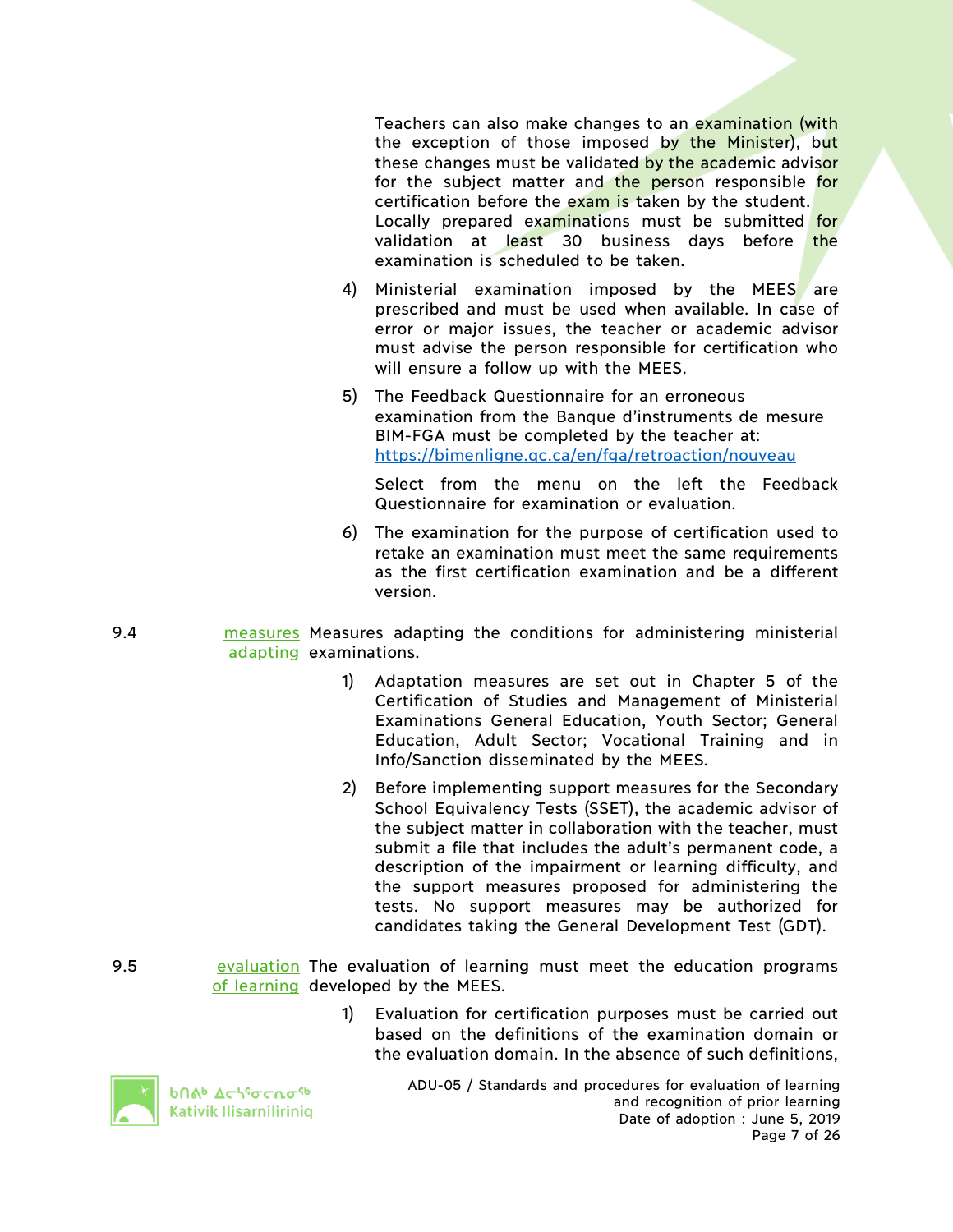academic advisors in collaboration with subject matter teachers concerned, develop evaluation guidelines.

- 2) For programs of study developed locally, academic advisors in collaboration with the subject matter teachers concerned, develop evaluation guidelines.
- 9.6 **management, The person in charge of certification must ensure the** availability management, availability and safeguarding of examinations and and safequarding evaluation materials.

of examination and evaluation materials

1) The person in charge of certification is responsible for the management of examinations and evaluation materials.

They must be kept under lock and key in the space provided for this purpose (including audio material).

2) All documents making up the examination (answer sheets, work sheets and evaluation forms, computer equipment, draft sheets and audio material) must be collected and given to the person responsible after the examination has been administered.

Information related to the content of the examinations or accompanying material must never be shown or given to student before or after an examination has been administered.

- 3) Evaluation examinations may never be used as evaluation to support learning or as classroom practice exercises or for pretest purposes.
- 4) Withdrawal from a course that did not lead to an evaluation measure cannot be given a grade of 0%. It should appear as a "Withdrawal".
- 5) Any act of cheating or non-compliance with instructions during an examination requires immediate intervention and a report must be sent to the person in charge of the certification. Immediately confiscate all material belonging to the student suspected of cheating and expel him or her from the examination room. An adult found guilty of cheating will receive a mark of 0% on the examination.
- 6) Students are prohibited from leaving the examination room after receiving the examination, except in exceptional cases (recognized illness confirmed by a medical report or certificate). Students can return to the examination room after a temporary absence only if the student was accompanied by an authorized person for the entire absence. If this condition is not respected, the



**b**በል<sup>b</sup> Δς\<sup>ς</sup>σς ησ<sup>ς 6</sup> Kativik Ilisarniliriniq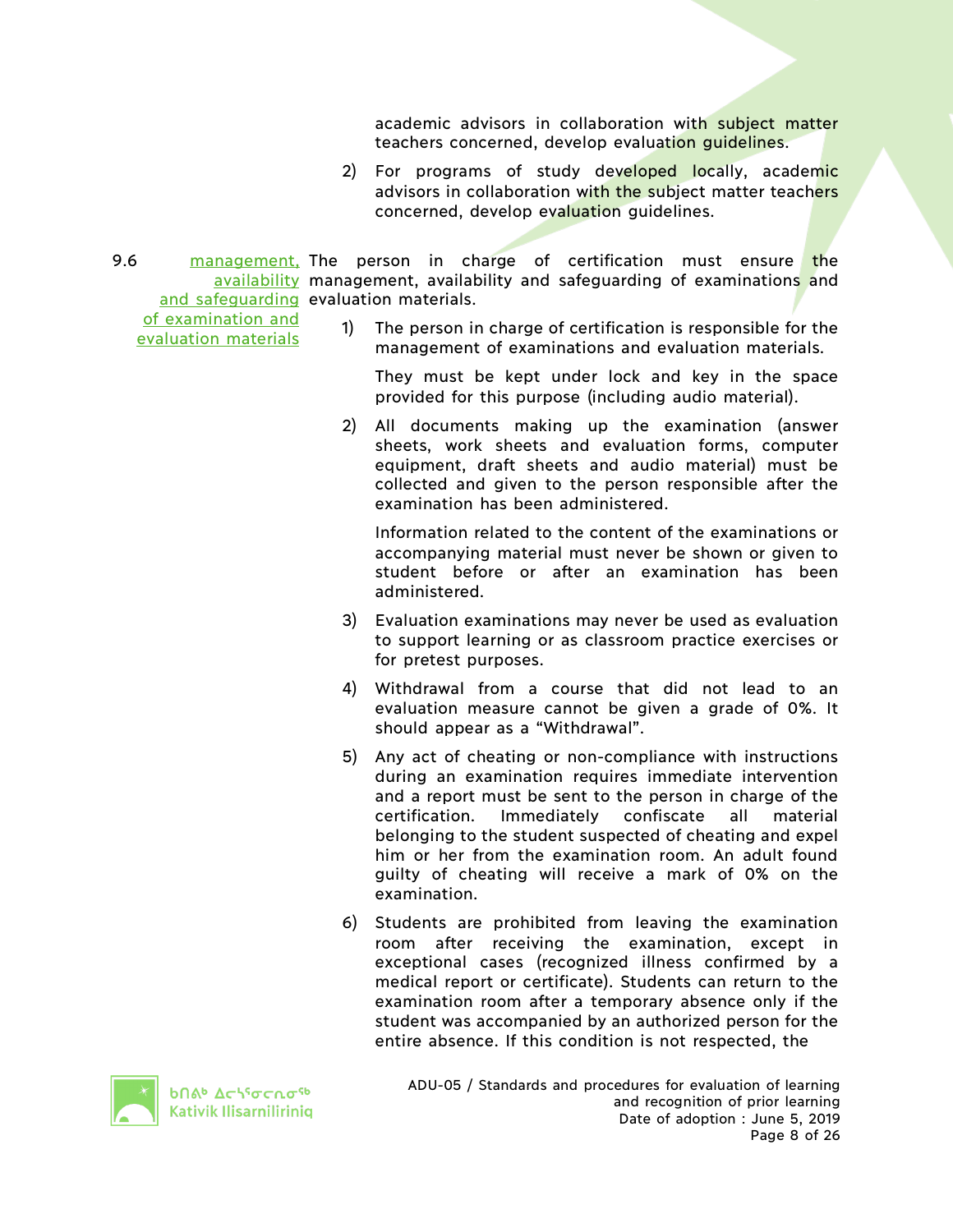student will not be allowed to return to the examination room and only the completed numbers will be corrected, and will be used to mark this examination.

7) After an evaluation examination has been administered. teachers must correct and send the results to students within 5 business days. Teachers then submit the copies to the person in charge of certification, who countersigns them, and forwards them to the person in charge of the management of examinations for entry and storage.

For examinations with more than one part (oral, written, listening), teachers are responsible for storing the corrected documents or completed evaluation grids in a safe place. These documents must be available for consultation by any person authorized by Adult Education as needed.

- 8) Any person who witnesses the theft of an examination or breach of confidentiality regarding an examination must immediately inform the director of the centre and the person in charge of certification.
- 9) The destruction of documents related to examinations (taking into account storage periods) must be carried out by way of shredding to ensure the confidentiality of examinations and results.
- 10) The correction of evaluation examinations must be conducted at the training centre, with the exception of written productions, which should occur outside of normal teaching hours.
- 11) During an evaluation session, should an emergency situation require all students to exit the room, this examination must be cancelled (e.g., fire drill, fire, etc.). A new form of this examination must be used within a reasonable amount of time to evaluate the students' achievements.
- 12) Cellphones and other unauthorized electronic devices (MP3 player, camera, etc.) may not be brought to the examination room.

examination/ lodge appeals

9.7 The retake an The right to retake an examination and lodge appeals.

1) Students have the right to lodge appeals and this right cannot be denied to them. Adult Education is responsible for applying the procedures provided for in the exercise of these rights.



**b**በል<sup>b</sup> Δς\<sup>ς</sup>σς ωσ<sup>ς b</sup> Kativik Ilisarniliriniq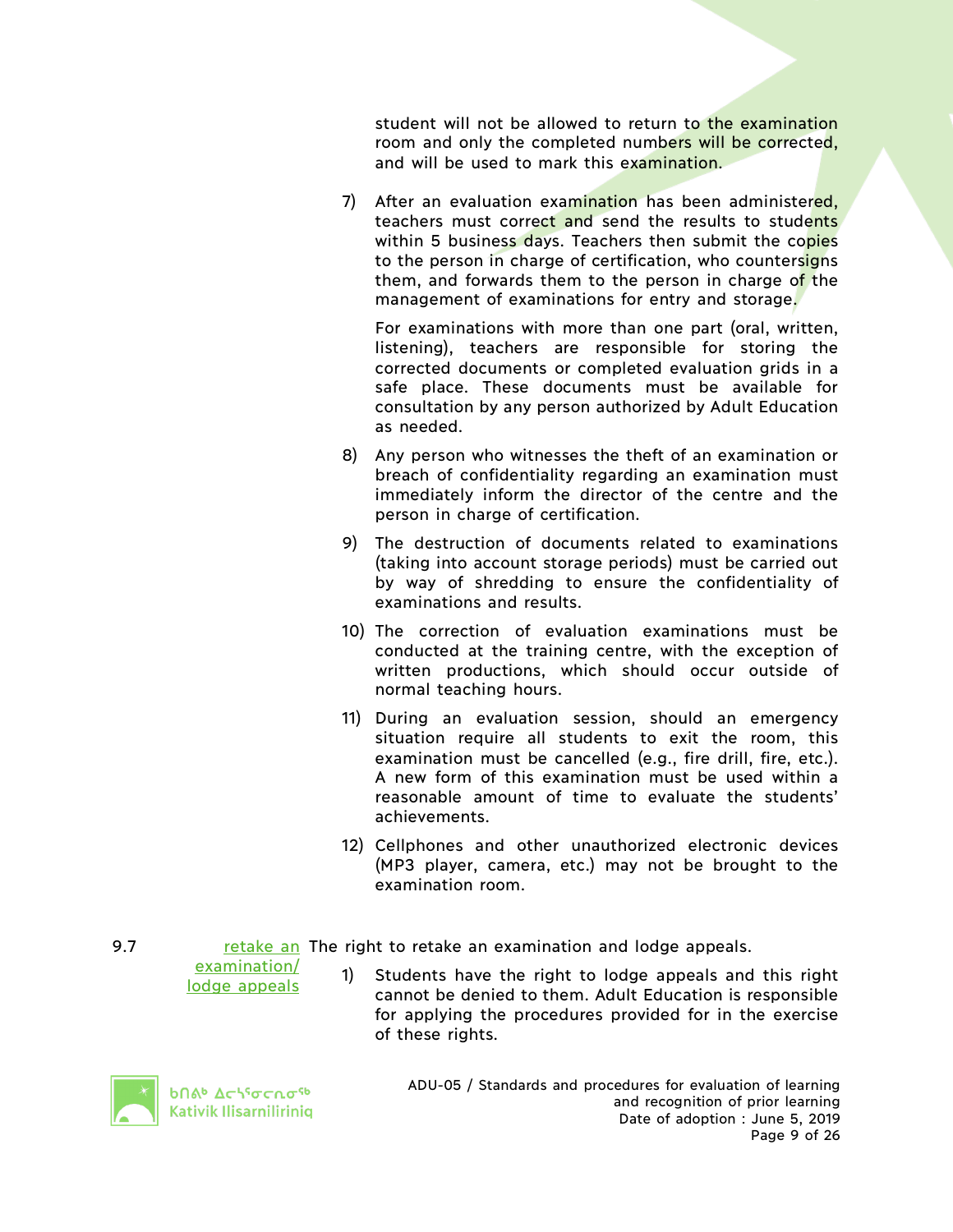Any complaint or request for the review of a result obtained on an examination must be submitted in writing to the Associate Director of the Adult Education within 30 days after having been informed of the result (see Appendix 9).

The Administration for Adult Education must designate a teacher, other than the one who performed the first correction, to review the examination following the exercise of the right of appeal. When needed, an academic advisor can be called upon to assist the teacher.

2) Any student who already passed a course and simply wishes to obtain a higher result may retake the examination only once, before moving on to the next course level. This is allowed according to the rules for the certification of studies in effect at the time of the examination and the following requirements :

The student must submit a written request to the Administration stating the reason(s) for the request. If the request is accepted by the Administration, the student must complete recovery work before attempting to retake an examination.

3) Any student who fails an examination can attend an examination for the same course two times.

Students who fail both times can reenroll in the same course level during the current school year on the condition that the course is completed in full before attending an examination again. In this case, the student has the right to attend the exam and to two retakes.

When the definition of the examination domain or the evaluation domain establishes mandatory pass levels for each section of the examination, any student that fails one of these sections must retake it.

- 4) The retake of a certification examination cannot take place for a period of 5 business days or when the teacher feels the student has achieved the objectives or acquired the skill, according to the remedial activities established between the teacher and the student.
- 5) If the student has attempted all versions of the examination available for a course, he or she will have to wait at least one month before writing the same exam as one previously failed. Otherwise, the teacher will have to develop a new version of the examination (see section 9.3.3).



**b**nab Achiocarsh Kativik Ilisarniliriniq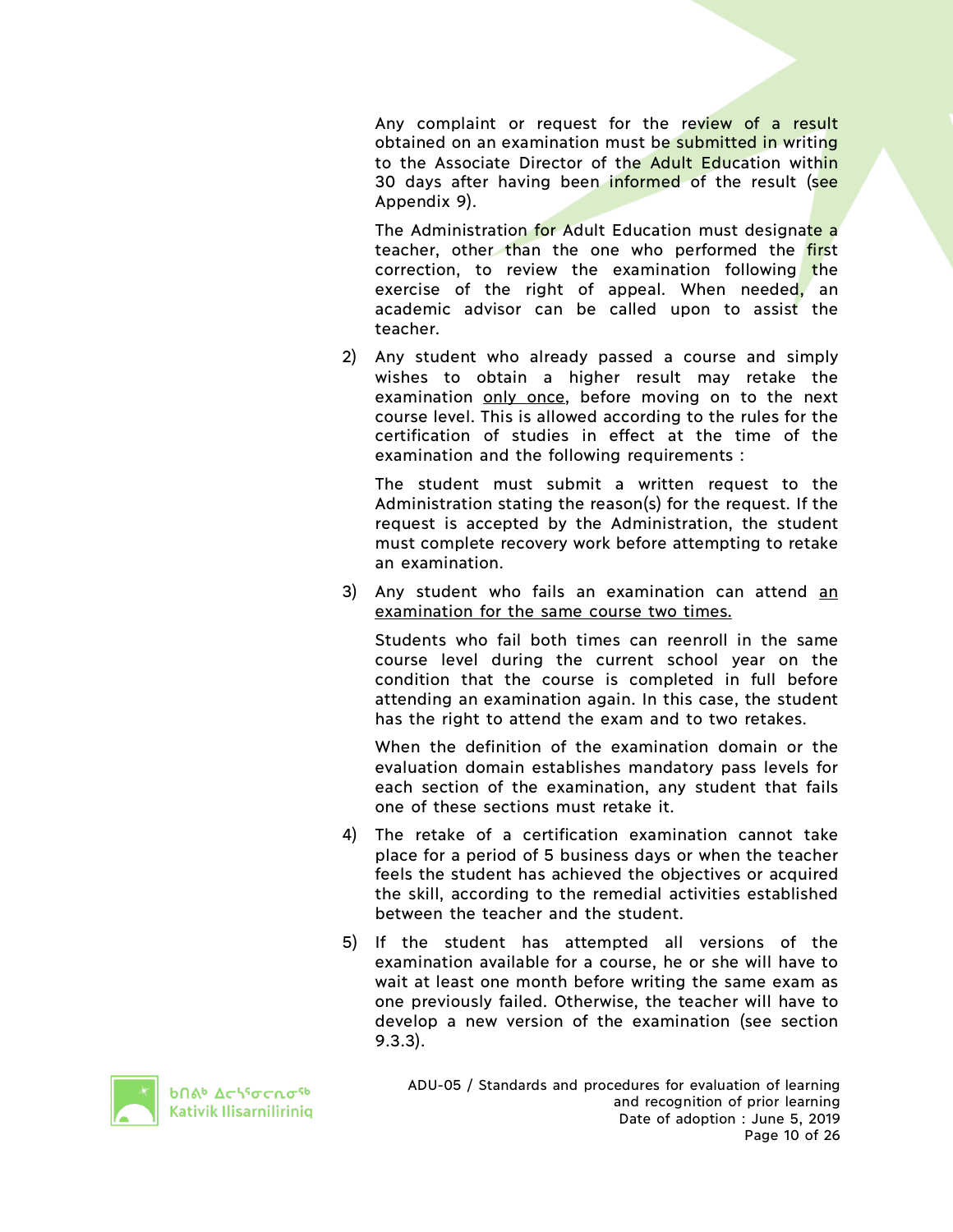9.8 **cha contification Certification examination results must be sent to the MEES within** examination the time specified.

results

- 1) The results achieved on a certification examination must be promptly communicated in a confidential manner to students (within 5 business days). The results must be entered in the information system for transmission to the MEES no later than 30 days after the examination has been administered.
- 2) All results must be transmitted, including failures and the results of retakes.
- 3) Adult Education can issue a temporary attestation recognizing the acquisition of a competency, the successful completion of a course or program of study. The attestation issued must be signed by the Administration of the training centre and the person responsible for the certification of studies.
- 9.9 function of the The Administration of Adult Education and the person responsible administration of for the certification of studies ensures that certification adult education examinations are up-to-date, compliant and available at the and the person training centre (update of the Banque d'instruments de mesure responsible for the BIM- FGA and verification that the evaluation forms prescribed by certification of studies the MEES are the most recent available).

## **10. RECOGNITION OF SCHOLASTIC AND EXTRACURRICULAR LEARNING**

- 10.1 **recognition of The learning acquired by a person otherwise than as prescribed** scholastic and in the basic school regulation shall be recognized by the training extracurricular centre regardless of the conditions under which the learning was learning acquired in accordance with the criteria and conditions established by the MEES.
	- 1) Recognition of prior learning or of learning achievement is a right accorded to all individuals.
	- 2) The primary means of recognizing scholastic and experiential learning in general education in the adult sector are the following :
		- General education examinations;
		- Exam only;
		- GED tests;
		- Spheres of generic competencies;
		- English as a Second Language, Épreuve synthèse;
		- Secondary School Equivalency Tests (SSET);
		- General Development Test (GDT).



**b**በል<sup>b</sup> Δς\<sup>ς</sup>σς ωσ<sup>ς b</sup> Kativik Ilisarniliriniq ADU-05 / Standards and procedures for evaluation of learning and recognition of prior learning Date of adoption : June 5, 2019 Page 11 of 26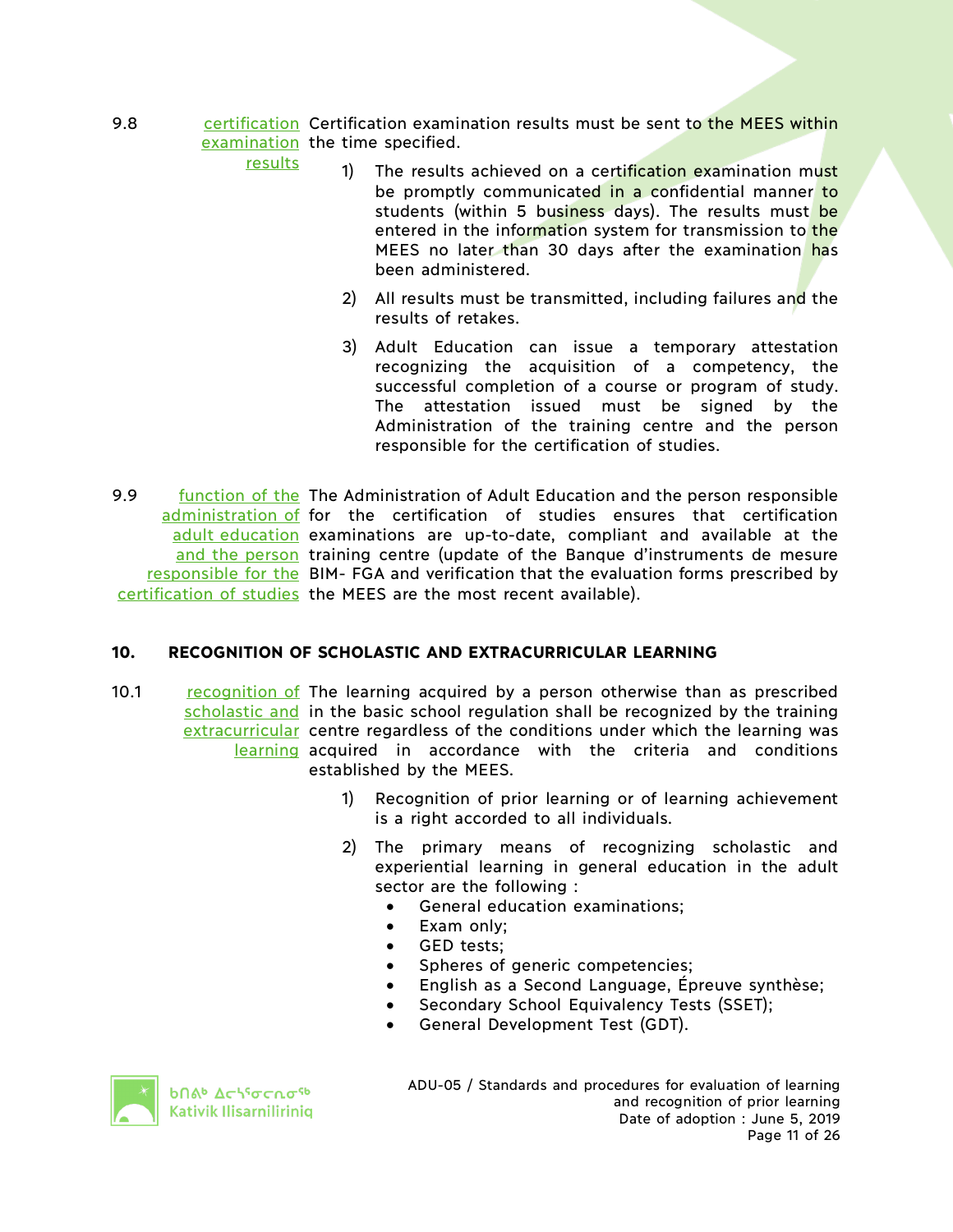Refer to Chapter 6 of the Administrative Guide for the Certification of Studies and Management of Ministerial Examinations (section 6.6.) for a description of each test.

- 3) Candidates who fail the GDT may retake the test only once and not until one year following the transmission of the final result, in accordance with the requirements of the MEES and the availability of the training centre, retake conditions and applicable certification rules in effect at the time of the request.
- 4) The training centre:
	- must maintain the confidentiality and consistency of the conditions for administering tests, examinations or ministerial examinations imposed by the Minister;
	- may register a person for imposed examinations without having taken the corresponding course; for the recognition of extracurricular competencies, the education consultant must assess the preparedness of the candidate and proceed with registration; for the recognition of acquired competencies, the teacher must assess the preparedness of the candidate and proceed with registration;
	- must verify the identity of each student and ensure that the materials used by the students are authorized (provided for by the teacher on the assessment request); must intervene with students who have an unauthorized device in their possession (cell phone, iPod, tablet, etc.) in the examination room;
	- must ensure that the examinations and test are administered according to the rules set out in the Administrative Guide for the Certification of Studies and Management of Ministerial Examination of the current year and to ensure that the expected results are achieved.
	- Correct examinations or tests with 5 business days of the date on which the examination or test was administered; the person designated by the Administration will be responsible for transmitting the result to the student.

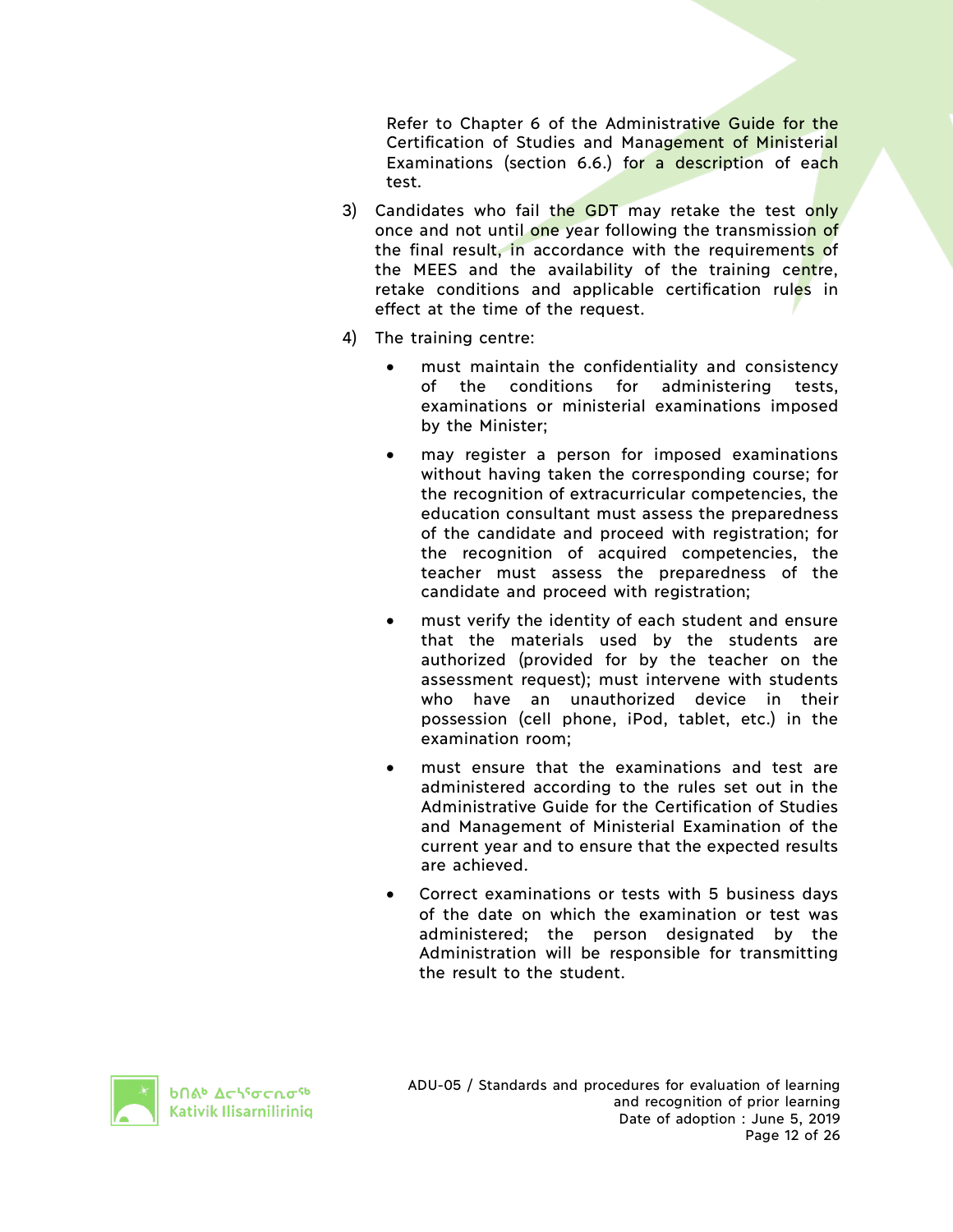## **11. APPLICATION AND INTERPRETATION**

- 11.1 **Example 20 previous** This directive replaces all other directives of the Board pertaining provisions to this subject, while respecting the policies and directives adopted by the Council of Commissioners, where applicable.
- 11.2 application and All persons mentioned in this directive must comply with all the interpretation provisions and, all management personnel of the school board must ensure that all the provisions of this procedure are applied and respected.

The Administration of Adult education is responsible for supporting the interpretation of this directive and for ensuring that it is updated as needed.

11.3 exemption from Any exemption from the application of regulations of this directive the application must be approved by the direction of Adult Education. of regulations

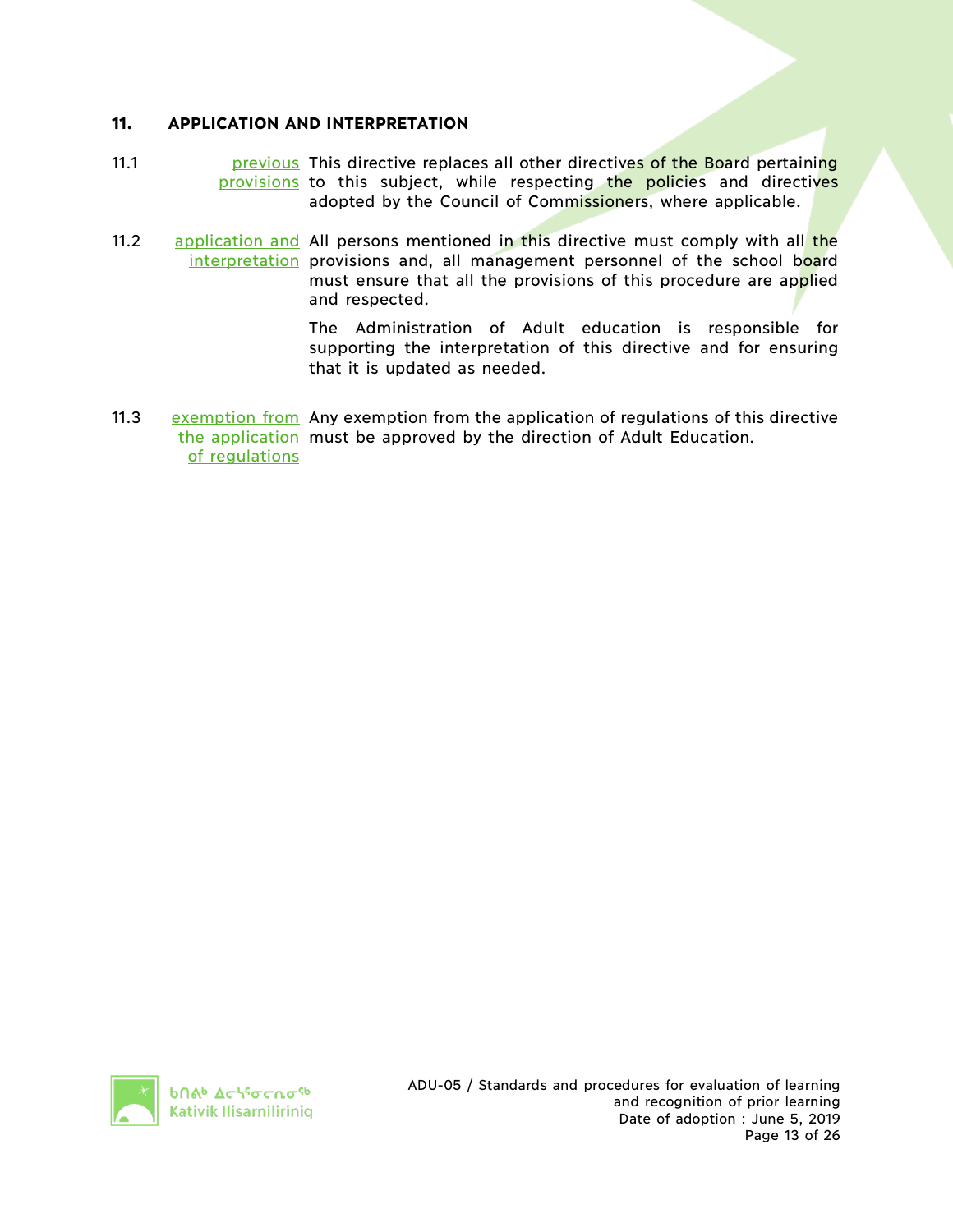# **THE MINISTRE DE L'ÉDUCATION ET DE L'ENSEIGNEMENT SUPÉRIEUR (MEES):**

- 1. adopts the Education Act.
- 2. establishes, by regulation, a basic adult education regulation (Education Act, section 448).
- 3. establishes rules on the evaluation of learning achievement and the certification of prior learning (Education Act, section 448).
- 4. determines the diplomas, certificates and other official attestations awarded by the Minister and prescribes the conditions under which they are to be awarded (Education Act, section 448).
- 5. authorizes a school board, on the conditions and to the extent determined by the Minister, to exempt a category of students from the application of a provision of the basic regulation (Education Act, section 448).
- 6. ensures quality in the educational services provided by school boards (Education Act, section 459).
- 7. may establish an approach for gradual implementation of the provisions of a basic regulations relating (…) to the rules governing the evaluation of learning achievement and the certification of studies (Education Act, section 459).
- 8. may, on such conditions as he determines, exempt any student or any category of students he determines from the application of certain rules of certification of studies or of prior learning (Education Act, section 460).
- 9. may establish literacy and presecondary and secondary education programs to be offered as part of the adult education services (Education Act, section 461).
- 10. draws up a list of elective subjects for which he establishes a program of studies, a list of vocational education programs, the number of credits assigned to each elective subject and to each vocational education program and a list of the subjects and vocational education programs for which he imposes examinations (Education Act, section 463).
- 11. establishes criteria or requirements for the recognition by school boards of the scholastic or experiential learning of a person enrolled in vocational training or adult education (Education Act, section 469).
- 12. awards diplomas, certificates and other official attestations prescribed in the basic regulations as well as the official attestations and transcripts of marks which he determines (Education Act, section 471).
- 13. shares, with authorized educational institutions, the responsibility for the evaluation of student learning for certification purposes (see GGSÉ, section 4.1).

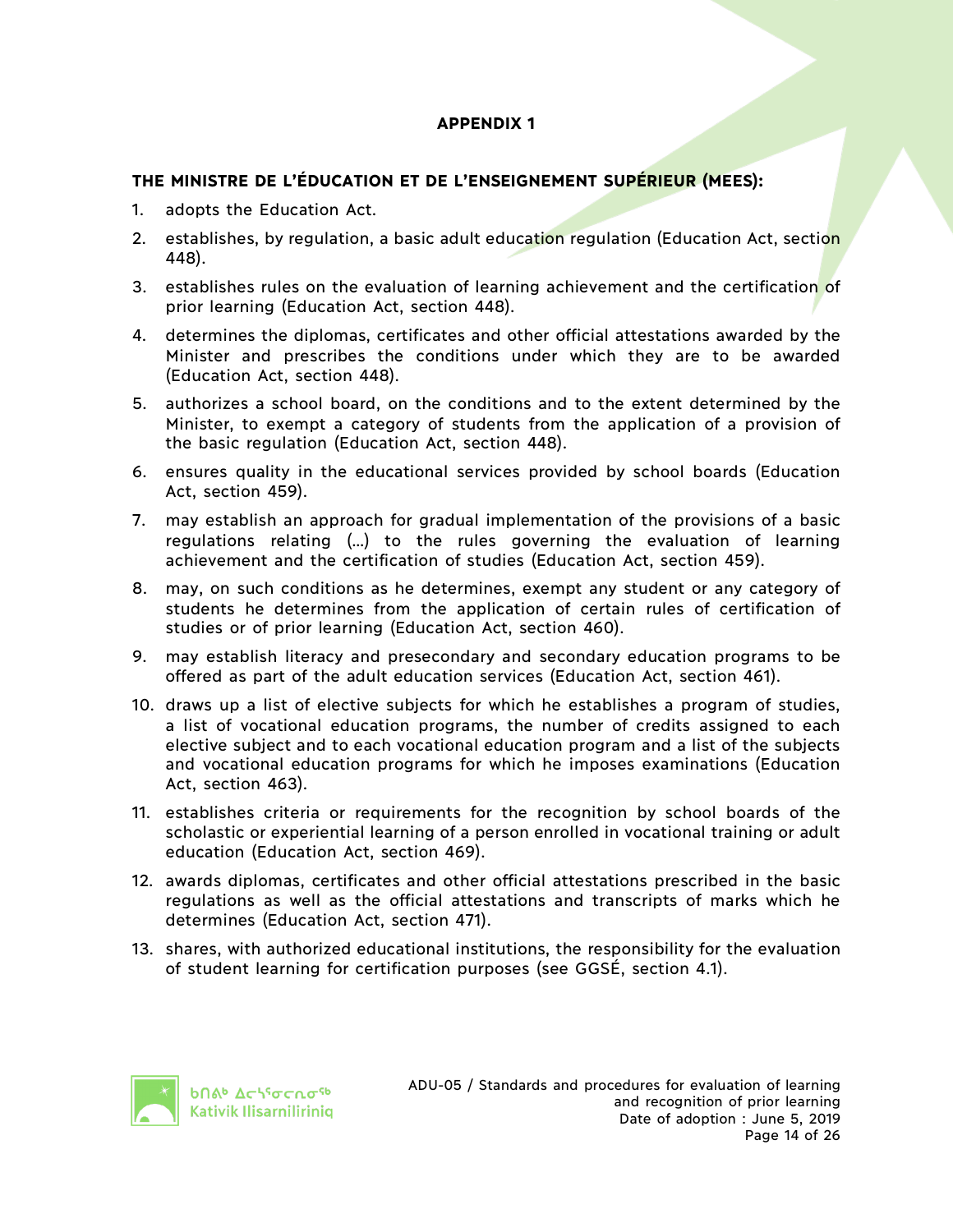#### 14. ensures :

- the designation of courses with ministerial examinations;
- the development and implementation of imposed examinations;
- the definitions of the evaluation domain for general education;
- the establishment of rules for administering examinations;
- the distribution of ministerial examinations and complimentary materials, if applicable;
- the dissemination of certification results through the issuance of official transcripts (GGSÉ).
- 15. is responsible, through the *Direction de la sanction des études*, for issuing the following documents:
	- Secondary School Diploma (SSD);
	- Certificate of Equivalence of Secondary Studies (CESS) ;
	- Attestation of Equivalence of Secondary V Studies (AESS);
	- Training Certificate for a Semiskilled Trade (TCST);
	- Training Certificate in Sociovocational Integration (Adult Sector) (TCSIA);
	- Achievement record that includes results from Secondary I, II and III, and successful completion of the General Development Test (GDT);
	- Achievement record that includes results from Secondary IV and V (GGSÉ, section 8.1).
- 16. establishes rules for administering ministerial examinations and the evaluation of general education in the adult sector (GGSÉ, section 4.3).
- 17. establishes rules for the retention and consultation of administered examinations (GGSÉ, sections 4.3.11 and 4.3.12).
- 18. establishes the rules for certification examinations in general education in the adult sector (GGSÉ, section 6.6).

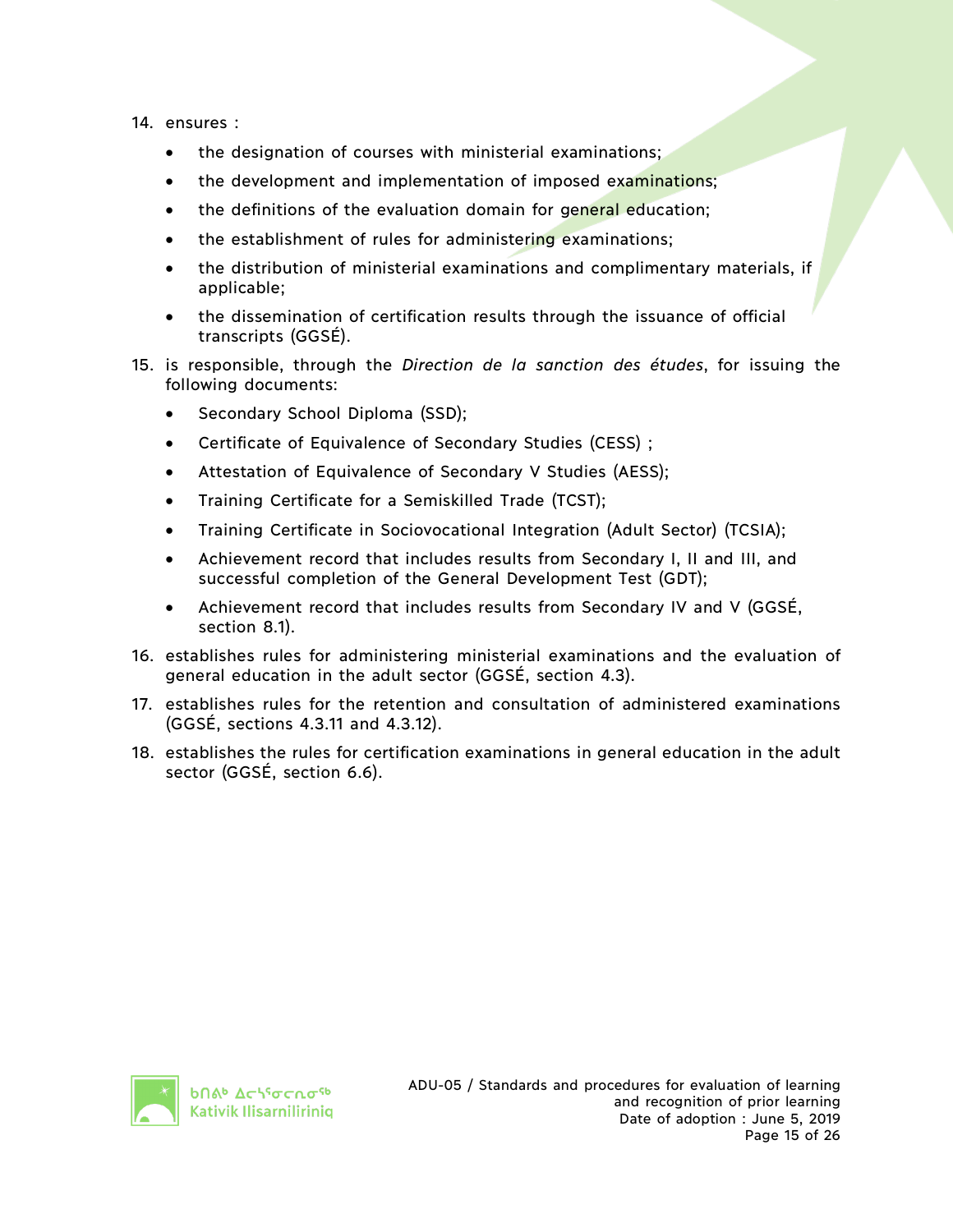## **THE SCHOOL BOARD :**

- 1. sees to the implementation of basic regulations established by the Government (...) and of the programs of studies (…) (Education Act, section 246).
- 2. ensures that each centre evaluates student achievement and administers the examinations imposed by the Minister (Education Act, section 249).
- 3. may impose internal examinations in the subjects in which no examination is imposed by the Minister and for which credits are compulsory for the issue of a secondary school diploma or a vocational training diploma (Education Act, section 249).
- 4. recognizes, in accordance with the criteria and conditions established by the Minister, the learning acquired by a student otherwise than as prescribed in the basic school regulation (Education Act, section 232).
- 5. recognizes, in accordance with the criteria or conditions established by the Minister, the scholastic or experiential learning of a person enrolled in vocational training or adult educational services (Education Act, section 250).
- 6. designates persons to be in charge of the certification of studies who is responsible for :
	- ensuring communications with the Direction de la sanction des études;
	- coordinating the application of certification rules in the schools;
	- coordinating the administration of examinations in accordance with established rules.
- 7. notify the director of the Direction de la sanction des études should a ministerial examination be lost or stolen (GGSÉ, section 4.3.6).
- 8. notify Technical Support at the Banque d'instruments de mesure (BIM-FGA) should an examination from their bank be lost or stolen.
- 9. is responsible for issuing temporary attestations and attestations of studies (GGSÉ, section 8.3).
- 10. receives and distributes to the Adult Education Centre examination materials from the MEES.
- 11. ensures consistency across evaluation practices in place.

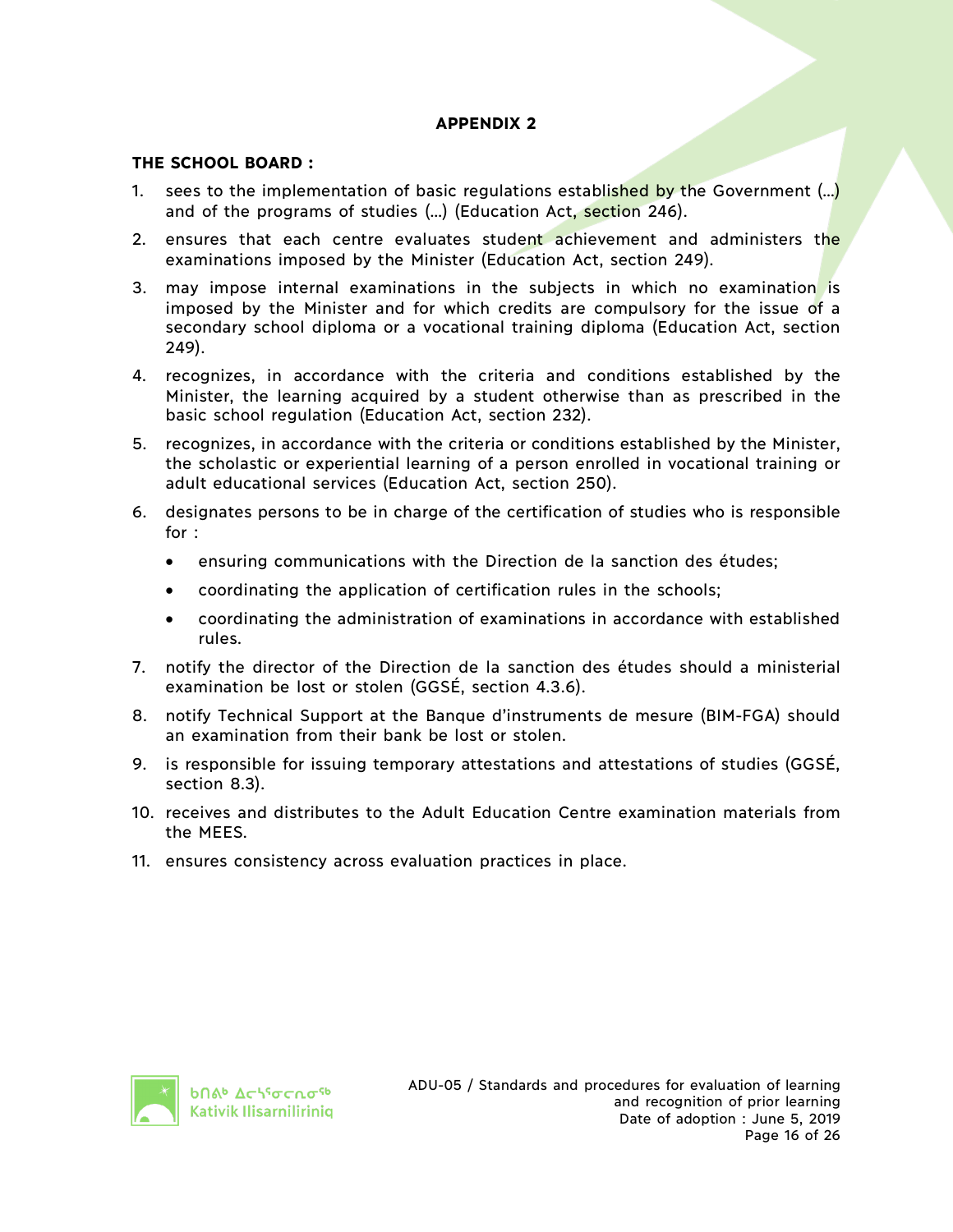#### **THE ADMINISTRATION OF ADULT EDUCATION AND VOCATIONAL STUDIES:**

- 1. ensures that educational services provided at the centre meet the proper standards of quality (Education Act, section 110.9).
- 2. is the academic and administrative director of the centre and sees to the implementation of the decisions of the governing board and of the other provisions governing the centre (Education Act, section 110.9).
- 3. ensures that the governing board is provided all necessary information before approving the proposals made under this chapter (Education Act, section 110.10).
- 4. approves the standards and procedures for the evaluation of student achievement in keeping with the prescriptions of the basic regulation and subject to the examinations that may be imposed by the Minister or the school board (Education Act, section 110.12).
- 5. designates persons to be in charge of safeguarding the confidentiality of ministerial examinations and taking the necessary precautions to ensure that no information related to the content of the examinations is divulged (GGSÉ).
- 6. ensure that all personnel who handle examinations complete the Personal Liability Commitment Form (Appendix 9).
- 7. designates a person or persons responsible for developing local examinations, reproducing complementary examination, reproducing ministerial examinations, applying the rules governing the administration of ministerial examinations, correcting examinations and transmitting results to the Minister, storing the examinations administered to students as well as other evaluation materials (GGSÉ).
- 8. ensures a follow up with the appropriate authorities in the event that a ministerial examination or an examination from the *Banque d'instruments de mesure BIM-FGA*  is lost or stolen. (GGSÉ, art. 4.3.6).
- 9. ensures that examinations are marked in accordance with the rules for each examination (GGSÉ, section 7.1).
- 10. ensures compliance with the rules evaluation of learning, recognition of learning and competencies and the certification of studies.
- 11. receives, distributes and informs all personnel concerned of the receipt of examination materials from the MEES.
- 12. recommends that examinations be used to support learning to ensure student success.
- 13. makes ministerial documents available to teachers for teaching, learning, and evaluation (guides, programs and reference documents).

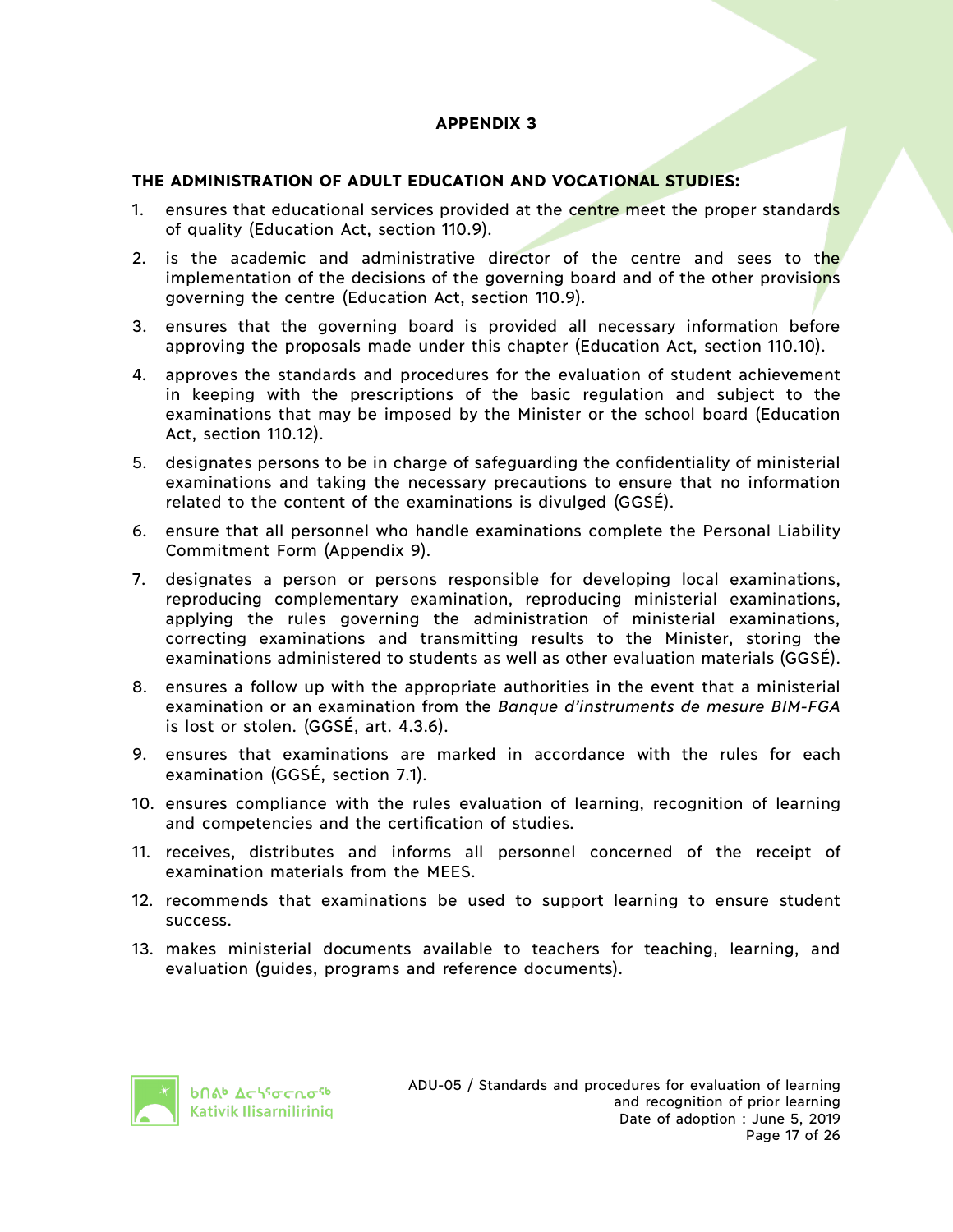- 14. helps promote, implement and respect local and ministerial policies, regulations, and standards and procedures for evaluation of learning.
- 15. oversees and supports teaching personnel in evaluation of learning.
- 16. ensures that students are informed of their rights and responsibilities in terms of regarding evaluation of learning and certification of studies.
- 17. ensures that students' results are sent to the Minister within the time allotted (maximum of 30 days) following date on which the examination was administered.
- 18. ensures the development and verification of local programs of study.

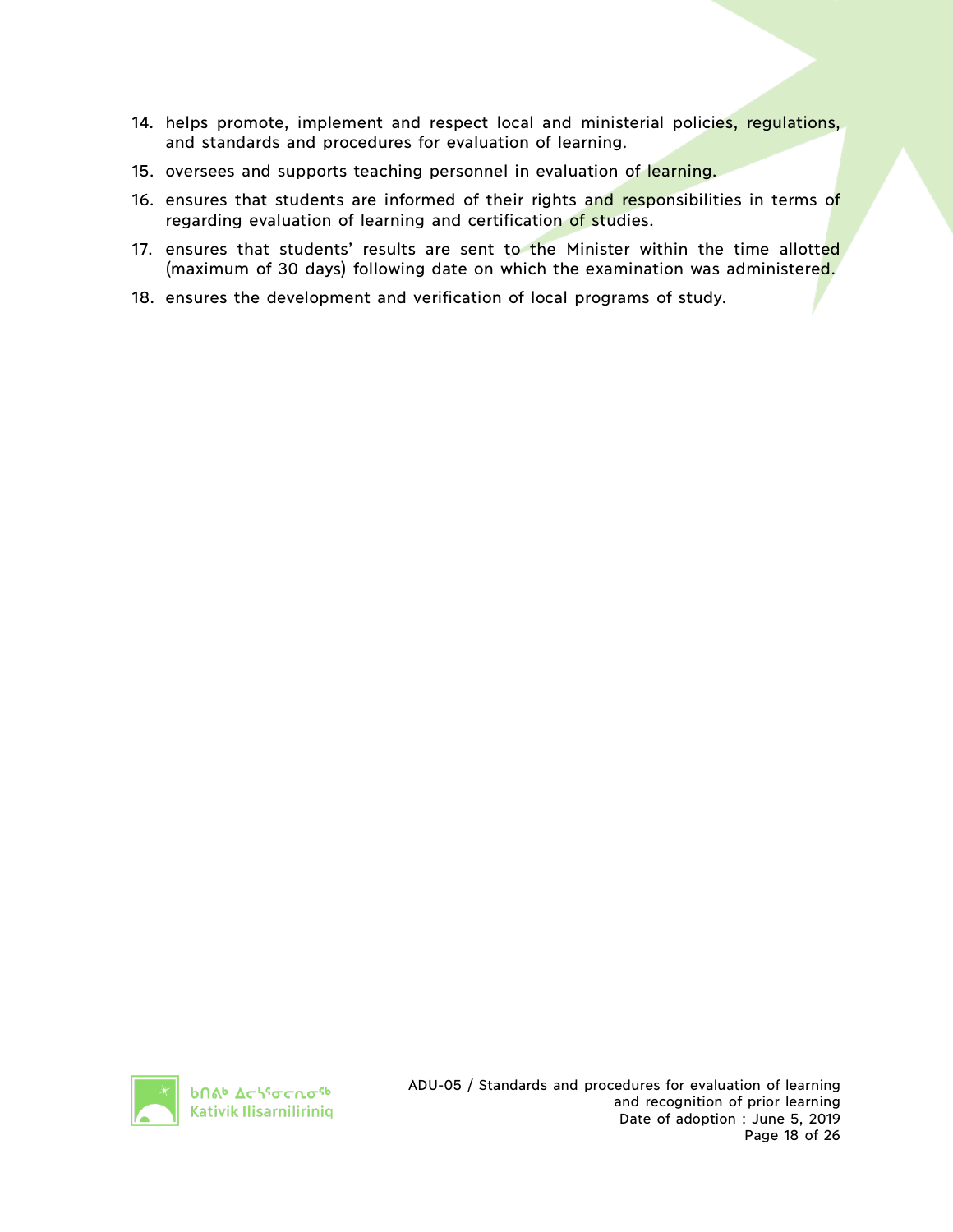#### **THE TEACHER :**

- 1. selects the means of evaluating the progress of students so as to examine and assess continually periodically the needs and achievement of objectives of every student entrusted to his care (Education Act, section 19).
- 2. proposes standards and procedures for the evaluation of student achievement to the Administration (Education Act, section 110.12).
- 3. helps the adult choose the learning methods and determines the time needed for each program and identifies any issues to resolve in order to achieve each step (Collective Agreement for Teachers, CCEE, 11-10.02 3rd paragraph).
- 4. follows the adult through his studies and ensures the validity of his learning approach (CCEE, 11-10.02 4th paragraph).
- 5. prepares, administers and corrects tests and examinations and completes reports related to this function (CCEE, 11-10.02 paragraph 6).
- 6. corrects examinations in accordance with the correction guide (GGSÉ, section 4.2.3).
- 7. determines the mark for the examination or examination component in accordance with the rules prescribed in the correction guide (GGSÉ, section 4.2.3).
- 8. handles the examinations with care so that they remain intact and confidentiality can be safeguarded (GGSÉ, section 4.2.3).
- 9. does not reproduce or store any examination materials (GGSÉ, section 4.2.3).
- 10. stores in a safe place the copy of an examination component until the student completes the entire examination; these documents must be available for consultation by a person authorized by the Administration as needed.
- 11. determines, through evaluation to support learning activities among others, if the student has acquired the skills defined by the course or if he achieved the course objectives to be eligible for certification examinations (GGSÉ, section 4.2.2).
- 12. applies the laws, regulations and ministerial policies regarding the evaluation of learning.
- 13. chooses or develops means for evaluating learning.
- 14. develops or revises, if applicable, certification examinations in accordance with MEES requirements, with the exception of imposed examinations.
- 15. disseminates to students the general conditions inherent to evaluation of leaning.

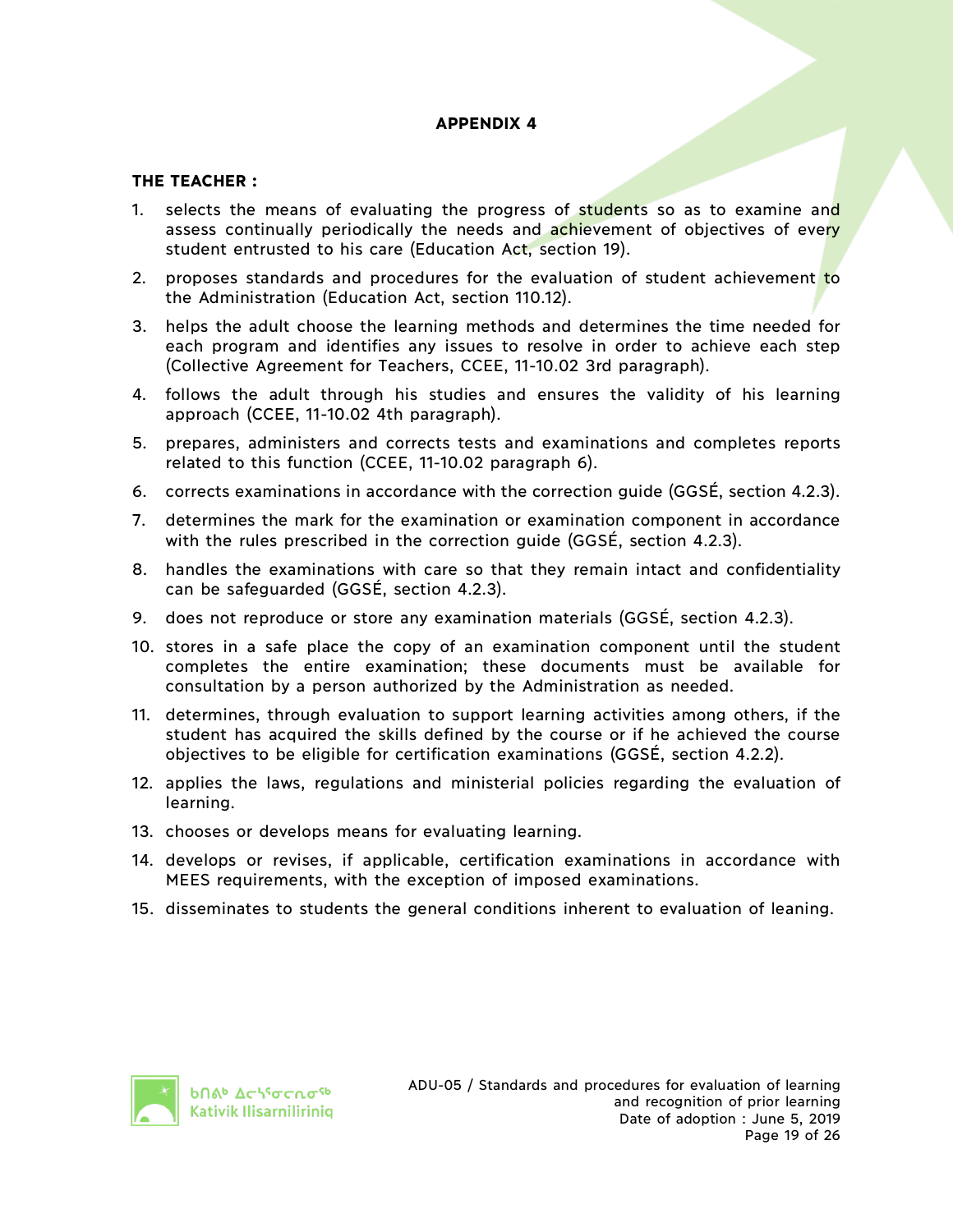- 16. ensures the evaluation of learning is conducted in accordance with the programs.
- 17. notifies the student of his results (within a maximum of five business days) and how to register for a retake if he fails the examination.
- 18. conducts a review of corrected certification examinations at the request of the Administration.
- 19. gives the designated person responsible all material used to complete the certification assessment (answer sheets, work sheets, evaluation sheets, drafts and audio material) within a maximum of five business days.
- 20. informs the administration in the event of loss or theft of certification testing.
- 21. must never correct, show, give to students or review in their presence a ministerial examination or test, in order to ensure the integrity of the examinations, and to ensure confidentiality and equity of the evaluation in the event that it is used again for a retake, as there are a limited number of versions of examinations available (GGSE, section 4.3.12).
- 22. must be aware of and comply with the authorized accommodation measures for students with special needs (see table "Students with accommodations").
- 23. ensures that all necessary materials are available to students (calculators, dictionaries, etc.).
- 24. enforces that electronics (cell phones, iPods, etc.) are not allowed during the examination periods.
- 25. records student attendance, the start and end time of each examination.
- 26. asks students to check or write their personal identification information on the examination materials.
- 27. provides students with one answer booklet at a time if there are many components to the examination.
- 28. never leaves the examination room unsupervised.
- 29. ensures that students do not receive any explanations, definitions, translations or reformulations regarding the examination; however, can read out loud (without commenting) the instructions, grading information and the description of the examination before the session begins.
- 30. immediately confiscates any materials from a student suspected of cheating and expel the student from the examination room.
- 31. informs students that they are prohibited from leaving the examination room even a temporary absence, unless the student is accompanied by an authorized person for the entire absence.
- 32. provides draft sheets, if needed.

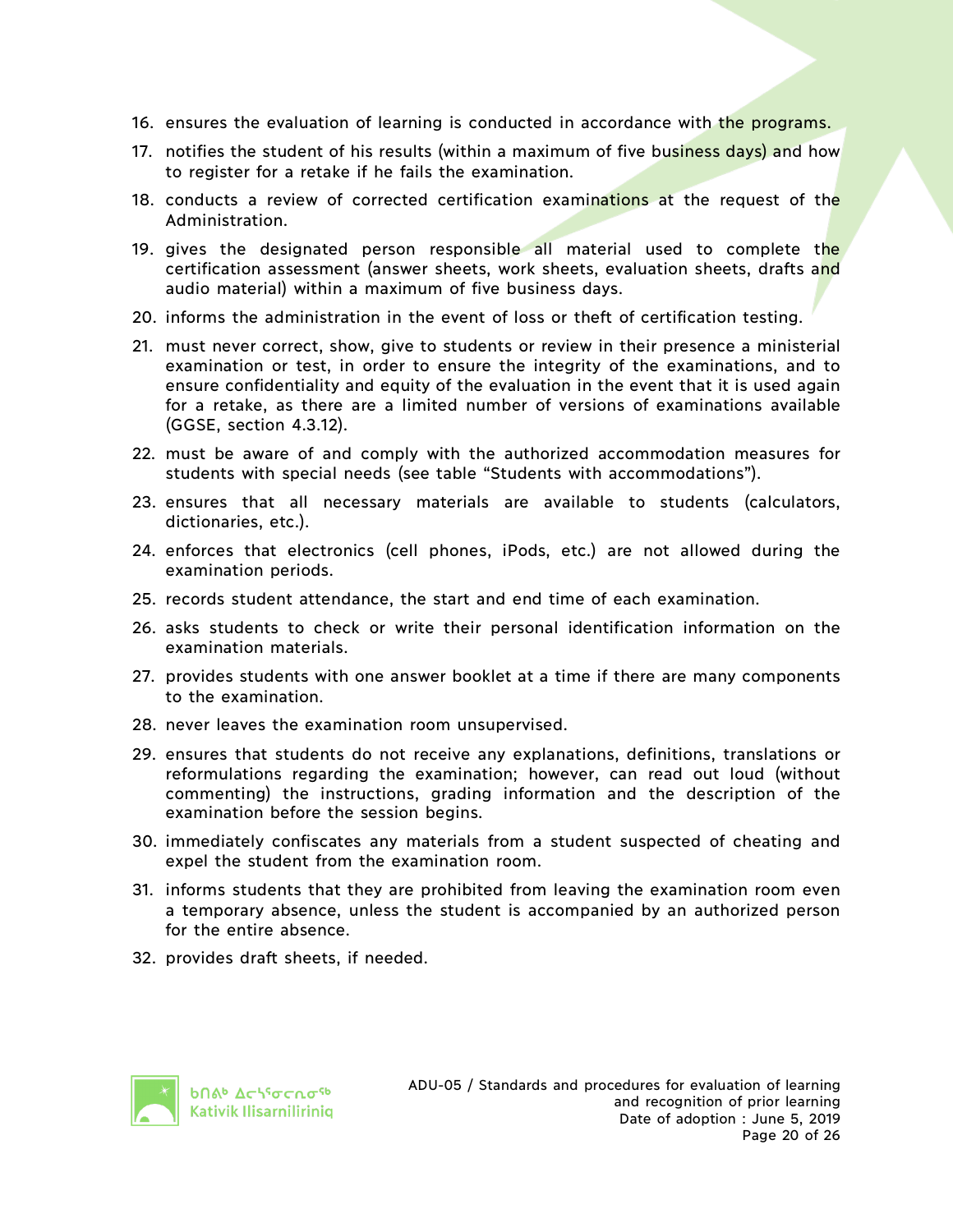- 33. collects all examination material (answer sheets, work and evaluation sheets, rough drafts and audio material) when the scheduled time for the assessment has lapsed.
- 34. returns all examination material to the person responsible at the centre.
- 35. as needed, produces a written report for every case of cheating and submits it to the centre's administration.

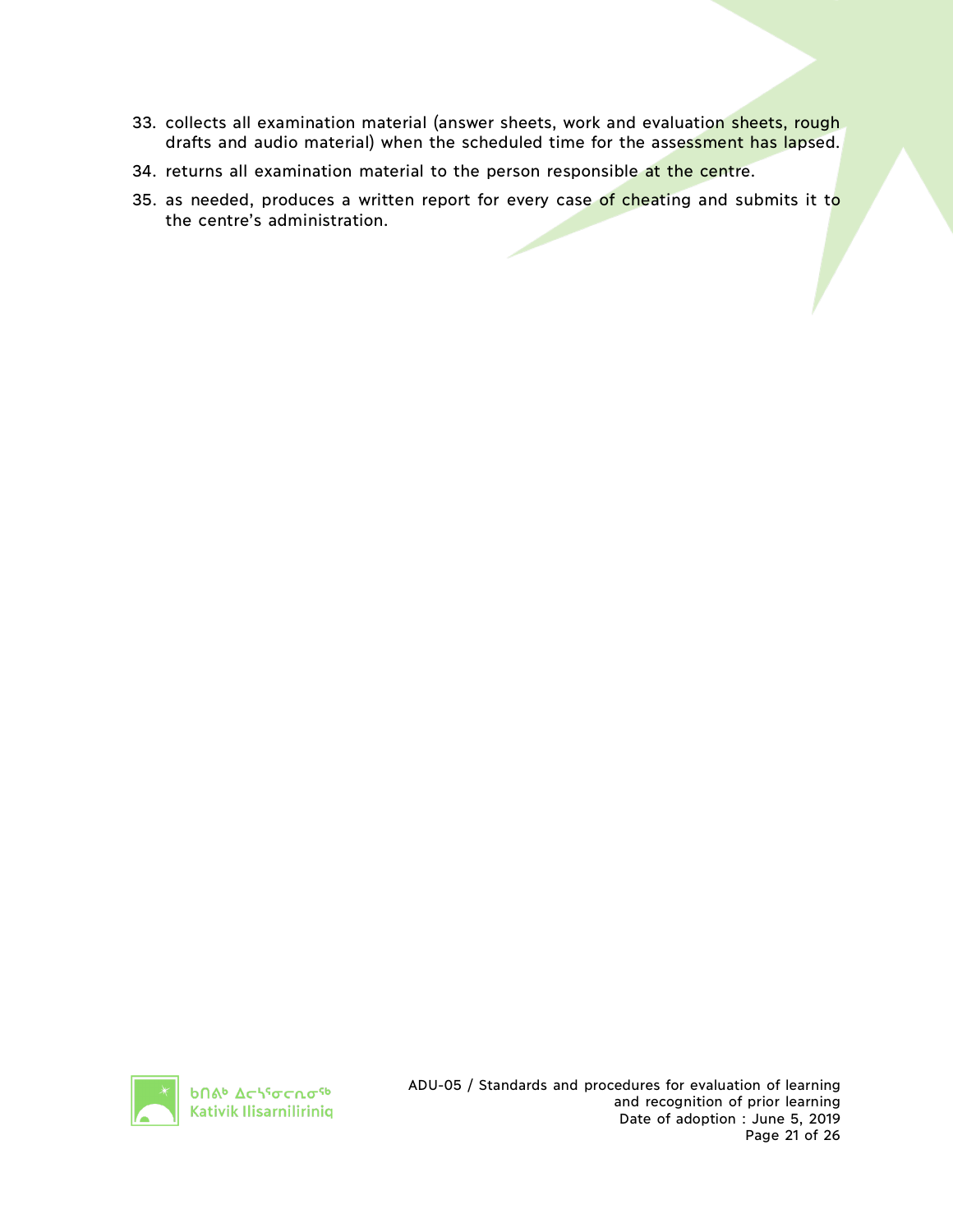#### **THE STUDENT:**

- 1. must provide evidence that he has actually acquired the learning for which he is requesting recognition.
- 2. demonstrate the acquisition of the subject-specific competencies before he is allowed to complete the course examination for certification.
- 3. may request a review of the examination marking; the standards and conditions for the evaluation of learning set in place by the educational institution must be known to the student.
- 4. may register for a retake; the student must comply with the requirements of the authorized education institution and is subject to the certification rules in effect when the when the examination is retaken.
- 5. cannot leave before the end of the examination, otherwise the student will not be able to re-enter the examination room and only the numbers completed will be corrected; this will be his/her mark for the examination.

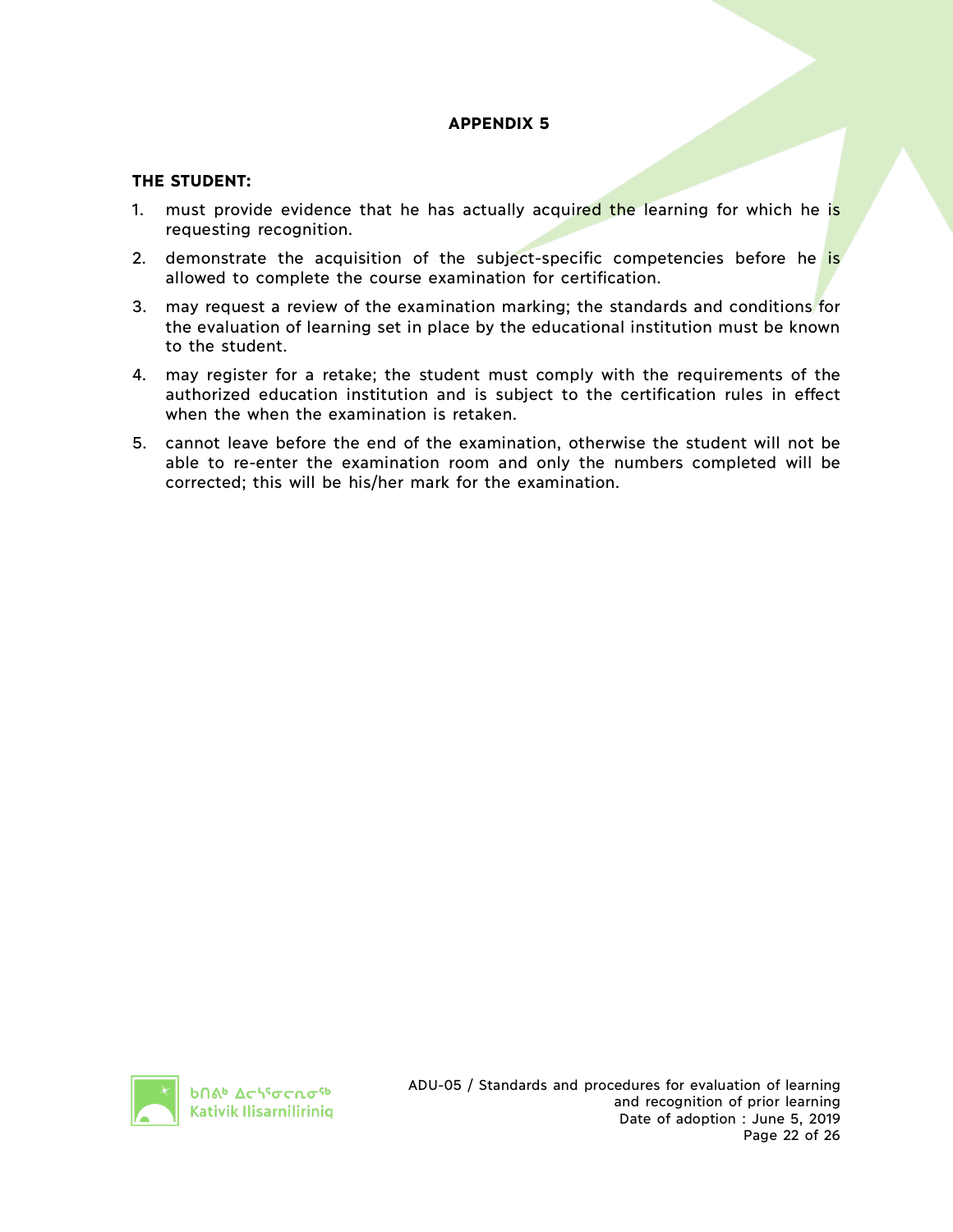#### **ACRONYMS**

- **EA :** Education Act
- **GGSÉ** : Guide de gestion de la sanction des études et des épreuves ministérielles: formation générale des jeunes; formation générale des adultes; formation professionnelle
- **CCEE** : Convention collective des enseignantes et des enseignants
- **MEES :** Ministère de l'Éducation et de l'Enseignement supérieur

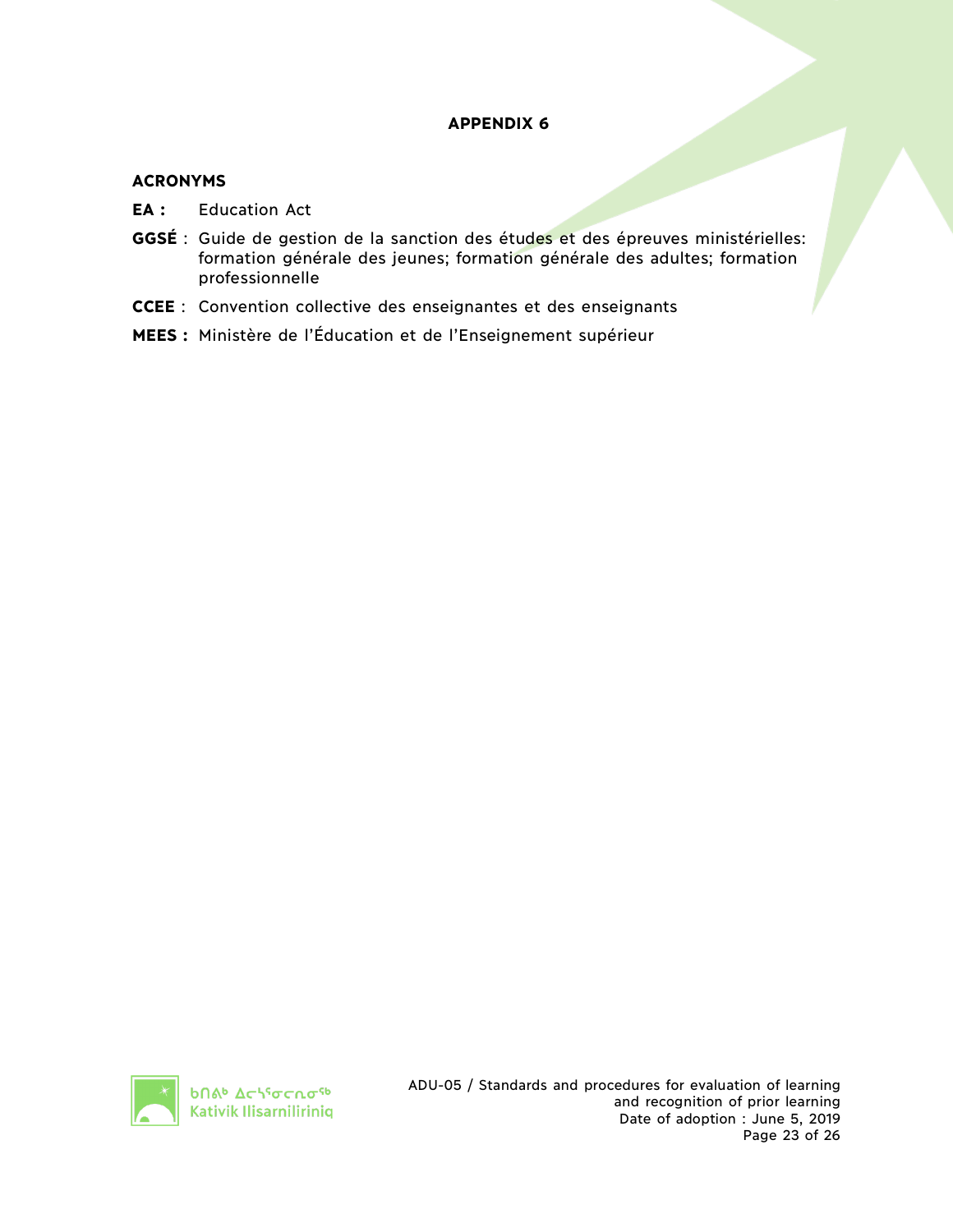#### **EVALUATION AND CERTIFICATION RELATED TERMS**

- **Learning support** : A judgment is made on a student's learning on the basis of information gathered, analyzed and interpreted, for the purpose of making pedagogical decisions, at the beginning of and at the end of studies. The teacher uses the information gathered to allow adjustments to the teaching based the needs of the student and students can adjust their learning process the information received and according to their self-assessment.
- **Remedial education :** A process that promotes, through appropriate methods and techniques, the relearning of knowledge that was not acquired that should already have been learned.
- **Enrichment**: Educational approach in providing activities to compliment the regular program aimed at expanding the application of acquired knowledge. Should not be a part of the proficiency assessment.
- **Pretest**: Test to measure a student's competency level before allowing him to complete the certification examination. It ensures the student has the necessary skills and take corrective action if necessary.
- **Recovery :** Intervention and support provided by a teacher to a student in order to prevent academic difficulties or delays.

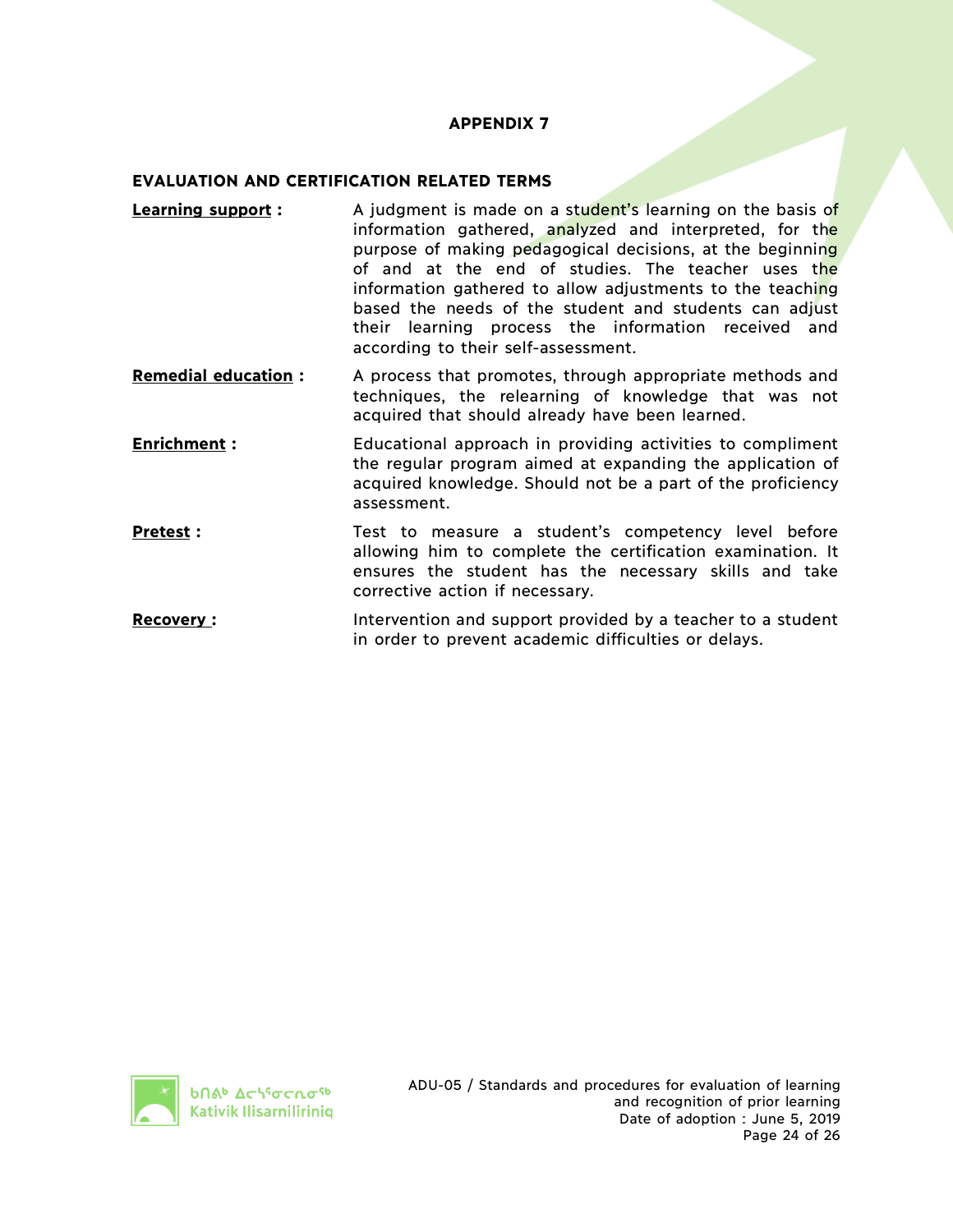#### **ANNEXE 8**

#### **GRADE REVISION REQUEST FORM – GENERAL TRAINING**

In accordance with the *Guide de gestion de la sanction des études et des épreuves ministérielles:*  Formation générale des adultes : Formation professionnelle (Édition 2015), at point 4.3.13, a student may submit a revision request in writing to the Director of the training centre within thirty (30) days of receiving the grade.

This process consists of the revision of the student's exam or completed work to ensure the accuracy of the correction and fairness with respect to the exam or work of other students. This is not a request for a passing grade, rather a revision of the certification of the evaluation. This request must be made in accordance with Kativik Ilisarniliriniq's standards and procedures on general training.

#### **STUDENT IDENTIFICATION AND INFORMATION ON THE REVISION REQUESTED**

| Last name at birth                                                               | Code permanent                                                                                       |                                                                                                                                                                                                                                |
|----------------------------------------------------------------------------------|------------------------------------------------------------------------------------------------------|--------------------------------------------------------------------------------------------------------------------------------------------------------------------------------------------------------------------------------|
|                                                                                  |                                                                                                      | Day Month Year                                                                                                                                                                                                                 |
|                                                                                  |                                                                                                      |                                                                                                                                                                                                                                |
| First name                                                                       | Area code/ telephone number                                                                          | Date of birth                                                                                                                                                                                                                  |
|                                                                                  |                                                                                                      |                                                                                                                                                                                                                                |
| Topic                                                                            | Course number                                                                                        | Examination section                                                                                                                                                                                                            |
|                                                                                  |                                                                                                      |                                                                                                                                                                                                                                |
|                                                                                  |                                                                                                      |                                                                                                                                                                                                                                |
| STUDENT'S REASON FOR THE REQUEST                                                 |                                                                                                      |                                                                                                                                                                                                                                |
|                                                                                  | (Please indicate in a clear and precise manner why you believe your request for review is justified) |                                                                                                                                                                                                                                |
|                                                                                  |                                                                                                      |                                                                                                                                                                                                                                |
|                                                                                  |                                                                                                      |                                                                                                                                                                                                                                |
|                                                                                  |                                                                                                      |                                                                                                                                                                                                                                |
|                                                                                  |                                                                                                      |                                                                                                                                                                                                                                |
|                                                                                  |                                                                                                      |                                                                                                                                                                                                                                |
| <b>RESULT OBTAINED FOLLOWING THE REVISION</b>                                    |                                                                                                      |                                                                                                                                                                                                                                |
|                                                                                  |                                                                                                      |                                                                                                                                                                                                                                |
|                                                                                  | Name of person responsible for correction (other than the teacher): ____________                     |                                                                                                                                                                                                                                |
|                                                                                  |                                                                                                      | (print name)                                                                                                                                                                                                                   |
| Signature of person responsible for correction: ________________________________ |                                                                                                      | Date: the contract of the contract of the contract of the contract of the contract of the contract of the contract of the contract of the contract of the contract of the contract of the contract of the contract of the cont |
|                                                                                  |                                                                                                      | Date: Date:                                                                                                                                                                                                                    |
|                                                                                  |                                                                                                      |                                                                                                                                                                                                                                |



ADU-05 / Standards and procedures for evaluation of learning and recognition of prior learning Date of adoption : June 5, 2019 Page 25 of 26